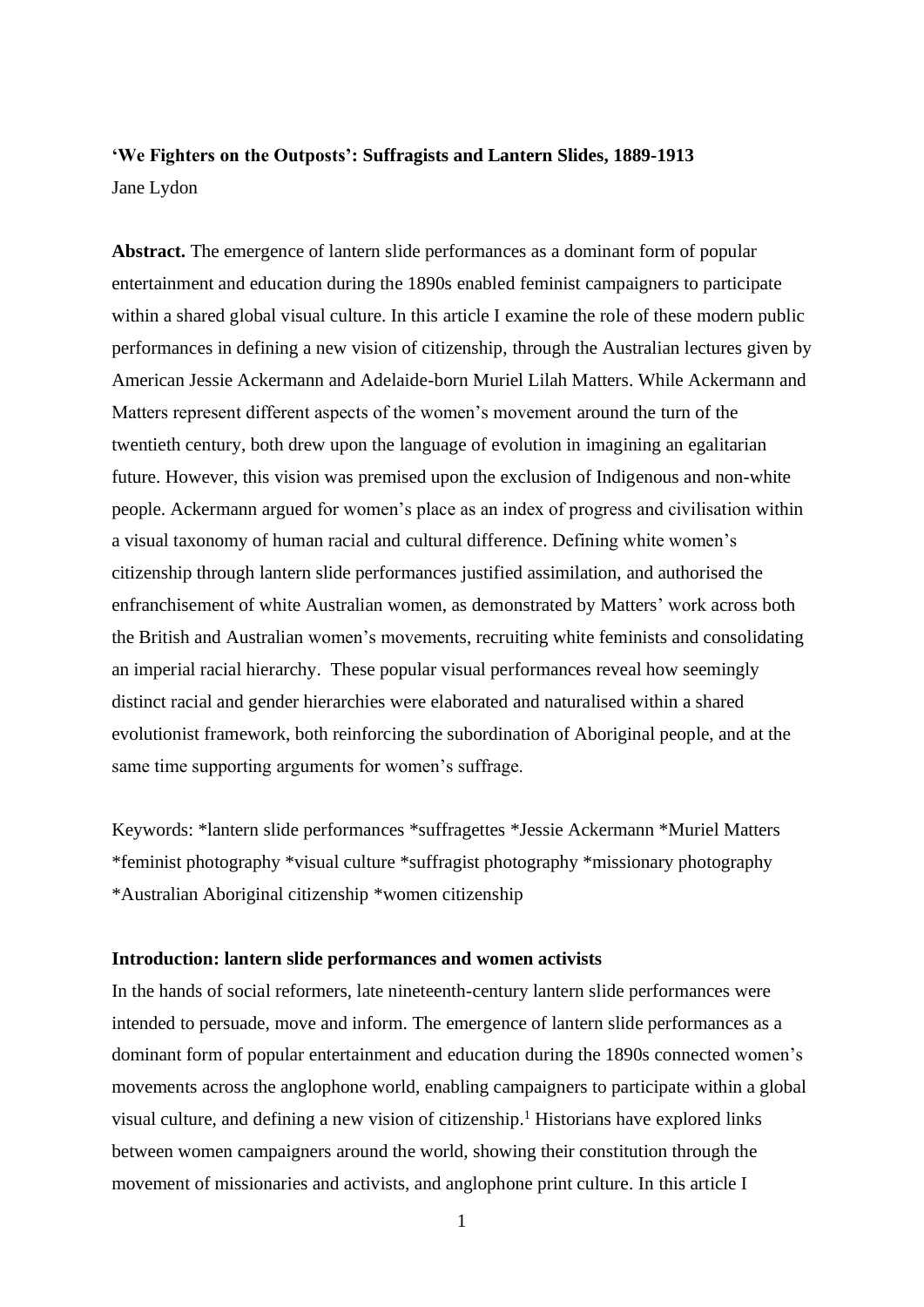examine the role of these public visual performances through the work of two prominent campaigners in Australia around the turn of the nineteenth century: American reformer Jessie Ackermann (c.1857-1951) and Adelaide-born Muriel Lilah Matters (1877-1969). A key international development was the formation of the World's Women's Christian Temperance Union (WCTU) in 1883 as a strategic alliance between the American WCTU and the British Women's Temperance Association.<sup>2</sup> As a missionary outreach of the American organisation the WCTU sent its first 'round-the-world' missionary, Mary Leavitt, to organise branches of the Union. Leavitt was soon followed by Jessie Ackermann (c.1857- 1951), who visited Europe, Asia and the Pacific Islands before arriving in Australia, prior to women securing the franchise. By 1894 South Australian women secured the franchise, followed by Western Australia (1899) and then all white women – excluding Aboriginal women - with the federal *Commonwealth Franchise Act 1902*, becoming a beacon for British women who did not achieve this right until 1927. Ackermann visited Australia between 1889 and 1911 and spent around five years (including more than two years in Western Australia) working initially for The Woman's Christian Temperance Union of Australasia, but subsequently across a broad range of social and political reform activities. She was a popular and influential public figure, whose lantern slide performances, built upon photographs collected during her extensive travels, elaborated and naturalised two meshed systems of racial exclusion: first, her travelogues argued for a global racial taxonomy in which the status of women served as a marker of civilisation; second, in her celebration of settler progress, non-white people were denigrated and dismissed other than as objects of uplift. Ackermann exemplifies the contribution of lantern slide performances to the work of racial thinking in the making of colonial bourgeois identity and an emerging vision of imperial citizenship.<sup>3</sup>

Around the turn of the twentieth century, the transnational women's suffrage campaign made a powerful contribution to the complex cultural project of whiteness that was elaborated and expanded into a global apparatus of legislation, ideas and practices. Through increasingly spectacular methods, campaigners defined and recruited into an imperial category of female citizen. From 1908 in Britain the militant Women's Social and Political Union (WSPU) began to adopt tactics such as vandalism, spectacular public rallies and hunger strikes. As its leader Emmeline Pankhurst declared, 'You have to make more noise than anybody else, you have to make yourself more obtrusive than anybody else, you have to fill all the papers more than anybody else, in fact you have to be there all the time and see that they do not snow you under, if you are really going to get your reform realised.<sup>4</sup> However, the older suffrage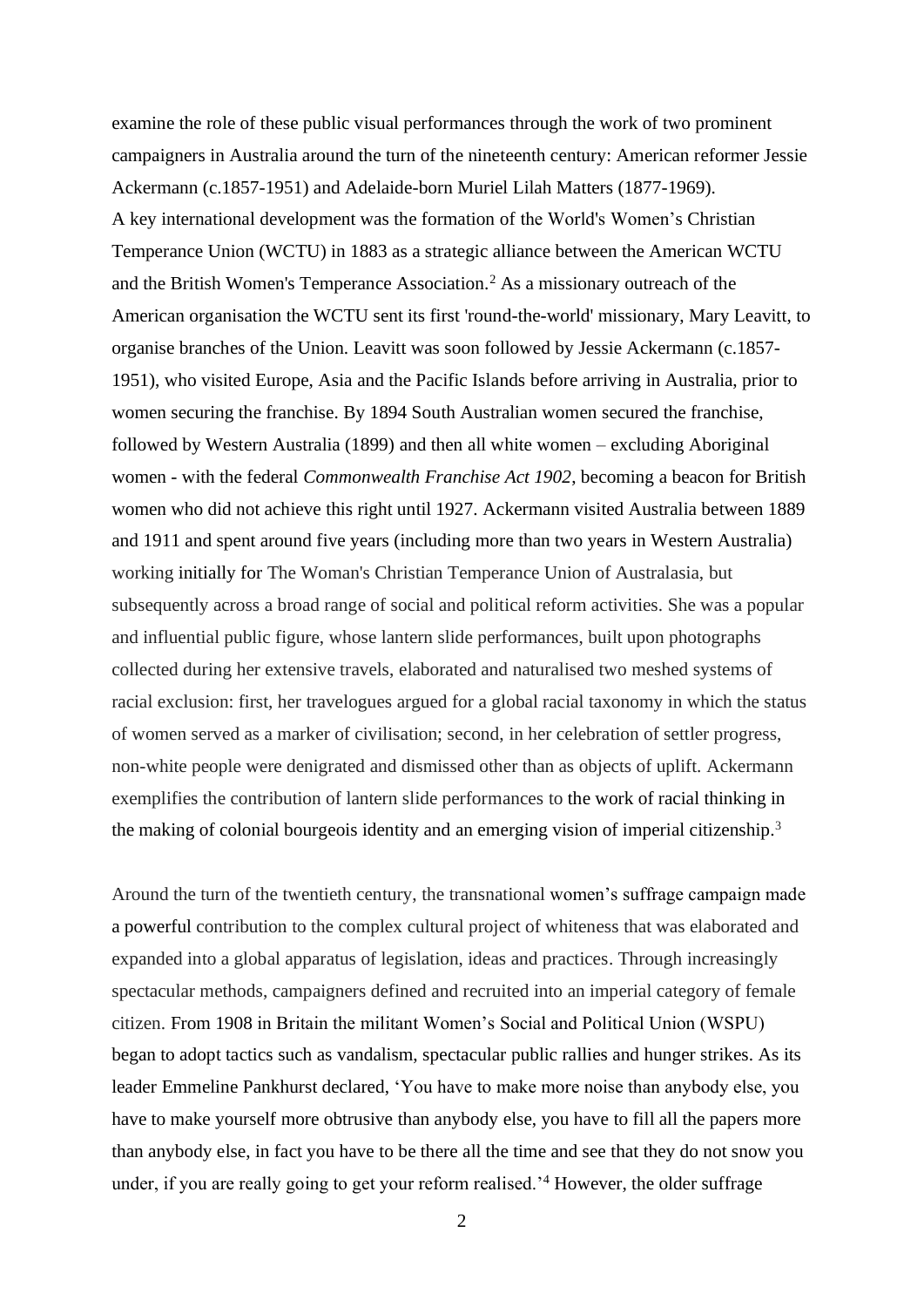organisations also benefited greatly from the publicity generated by the radical WSPU, and began to engage in more public demonstrations, especially marches, pageants and vast public meetings. They too developed performative techniques such as standardised clothing, banners and music, which transformed political campaigning and produced a new kind of political spectacle.<sup>5</sup> In 1909, the newspaper of the National Union of Women's Suffrage Societies commended the 'agitation by symbol' that profited by 'signs and emblems and pictures, by procession, and many other visible and audible displays' which could provide 'imaginative insight into the minds of others and the reconstruction of suffering which is not felt'.<sup>6</sup>

In her analysis of the relationship between these movements Barbara Caine explores the fascination the militant WSPU had for even conservative Australians such as Bessie Rischbieth, and suggests that they were mesmerized by their sheer emotional intensity.<sup>7</sup> Caine concludes that 'the imperial wheel turned full circle as those who went to London to offer their British sisters the benefits of their status as citizens, found their feminist interests and commitment developed or revived there, in the course of the militant campaign—and came home to devise a new feminist program and platform that was not seen anywhere else.'<sup>8</sup> Muriel Matters was a prominent example of these exchanges, travelling to London in 1905 and starring in a series of public 'stunts' before returning to Australia in 1910 to give a series of lantern slides lectures about the 'thrilling and humorous' episodes of the British women's movement. In Australia, these performances prompted support from Commonwealth women for the metropolitan cause, and constructed a new category of white female imperial citizenship.

Angela Woollacott's study of Australian women in London foregrounds the movement of people across these imperial networks, and the galvanizing experience of actually being in London.<sup>9</sup> In addition, Ana Stephenson has recently explored the importance of global print culture in linking women across Australia, New Zealand, and the United States.<sup>10</sup> However, the role of public lantern slide performances in connecting women campaigners, spreading their message and defining their shared identity has not been examined.<sup>11</sup> The emergence of lantern slide performances as a dominant form of popular entertainment and education during the 1890s coincided with suffragist campaigns across the Anglophone world, and activists made effective use of the form. Australian audiences were keen consumers of a global Anglophone popular culture including literature, stage performances and print media. The increasing popularity of lantern performances from the 1880s was an integral element of the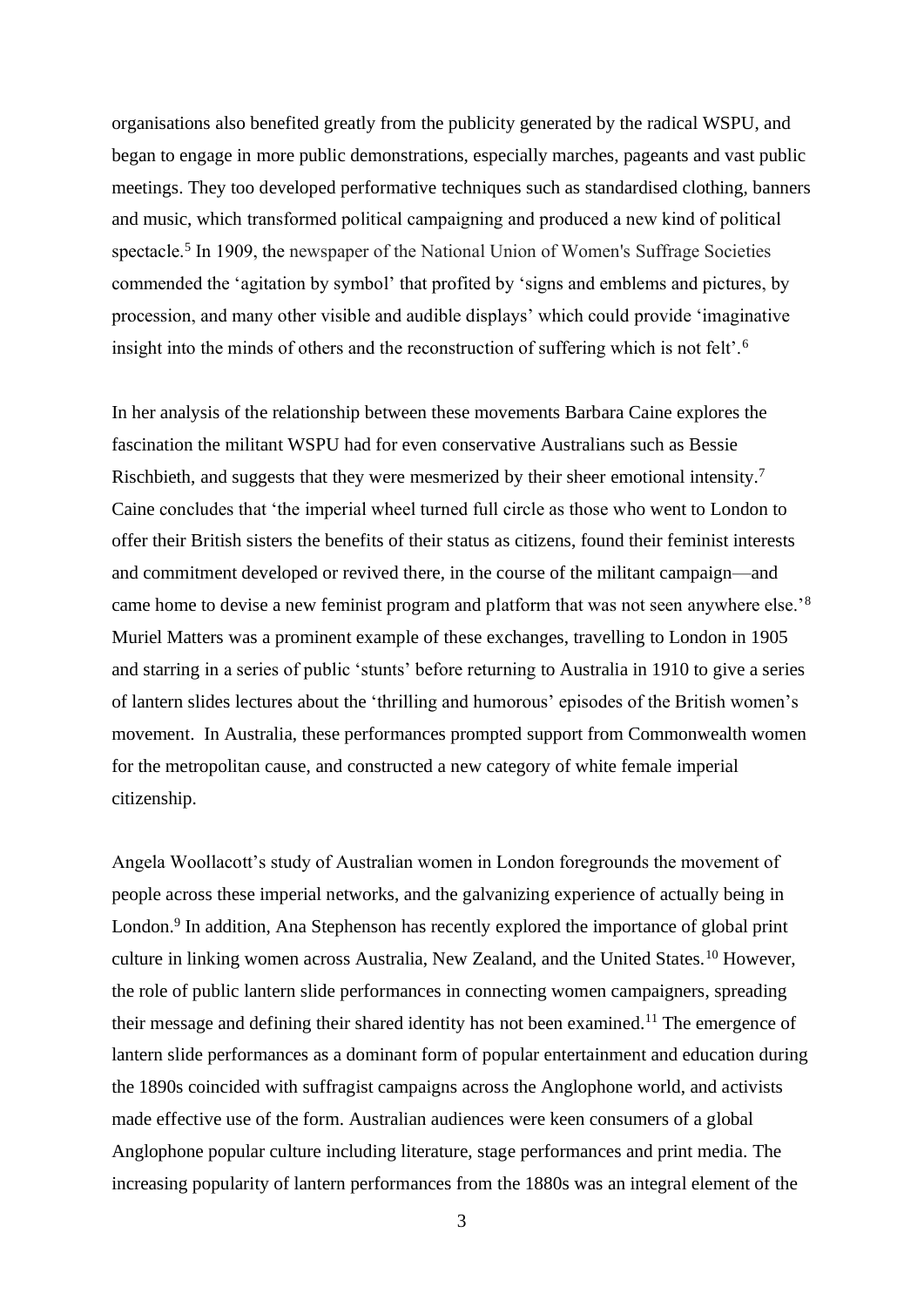inter-relationship of colonial modernity, the cinema and new forms of mass entertainment, bringing widely dispersed people and contexts into contiguity. Dixon uses the concept of colonial modernity to refer to the early twentieth-century's rapidly internationalizing massmedia landscape, a space in which cosmopolitan and local were mutually constitutive. <sup>12</sup> Jill Matthews and others have demonstrated the exciting, entertaining, fearful experience of Australians' encounter with modernity via the 'everyday pleasure' of leisure, and especially the performance-centred, fluid dimensions of the multimedia shows orchestrated by the celebrity lecturer. 13

Considering these lantern slide performances as part of a global visual economy highlights the circulation of images, the links these forged between the national suffrage campaigns, and the ways that these dispersed communities all participated within a shared visual culture. The graphic narratives generated by performers both created and were interpreted through cultural and discursive systems, and their emotional, realist, and accessible form had a tremendous impact on public audiences across all classes. <sup>14</sup> Focusing on the local meanings given this global visual discourse, Elizabeth Hartrick argues that, while the lantern functioned to affirm a sense of imperial identity, it also created 'enthusiasm for colonial events and stories, a sense of place, and a celebration of local identity' thereby knitting together these diverse global communities. <sup>15</sup> In the colonies, a thriving lantern slide culture saw the production and display of diverse and sophisticated performances such as the 1900 Salvation Army lecture *Soldiers of the Cross*. As Martyn Jolly has argued, the use of such intensely affective performances by evangelical reformers signaled a radical shift from the experience of listening to a sermon, to 'the eye and to the retina; from the phenomenological architecture of the church to the dominating address of the projection sheet; from the magical ritual of the service to the retinal power of the projected image'.<sup>16</sup> At the turn of the twentieth century social reformers increasingly sought to persuade, move and inform mass audiences through lantern slide performances. 17

## **Jessie A. Ackermann, suffrage, and race**

Towards the end of her career American temperance campaigner and social reformer Jessie Ackermann estimated that she had written 420 newspaper articles and 5949 letters, distributed 60,000 leaflets and delivered more than 2500 speeches. <sup>18</sup> Ackermann also gave many newspaper interviews, and wrote *The World Through a Woman's Eyes* (1896) and *What*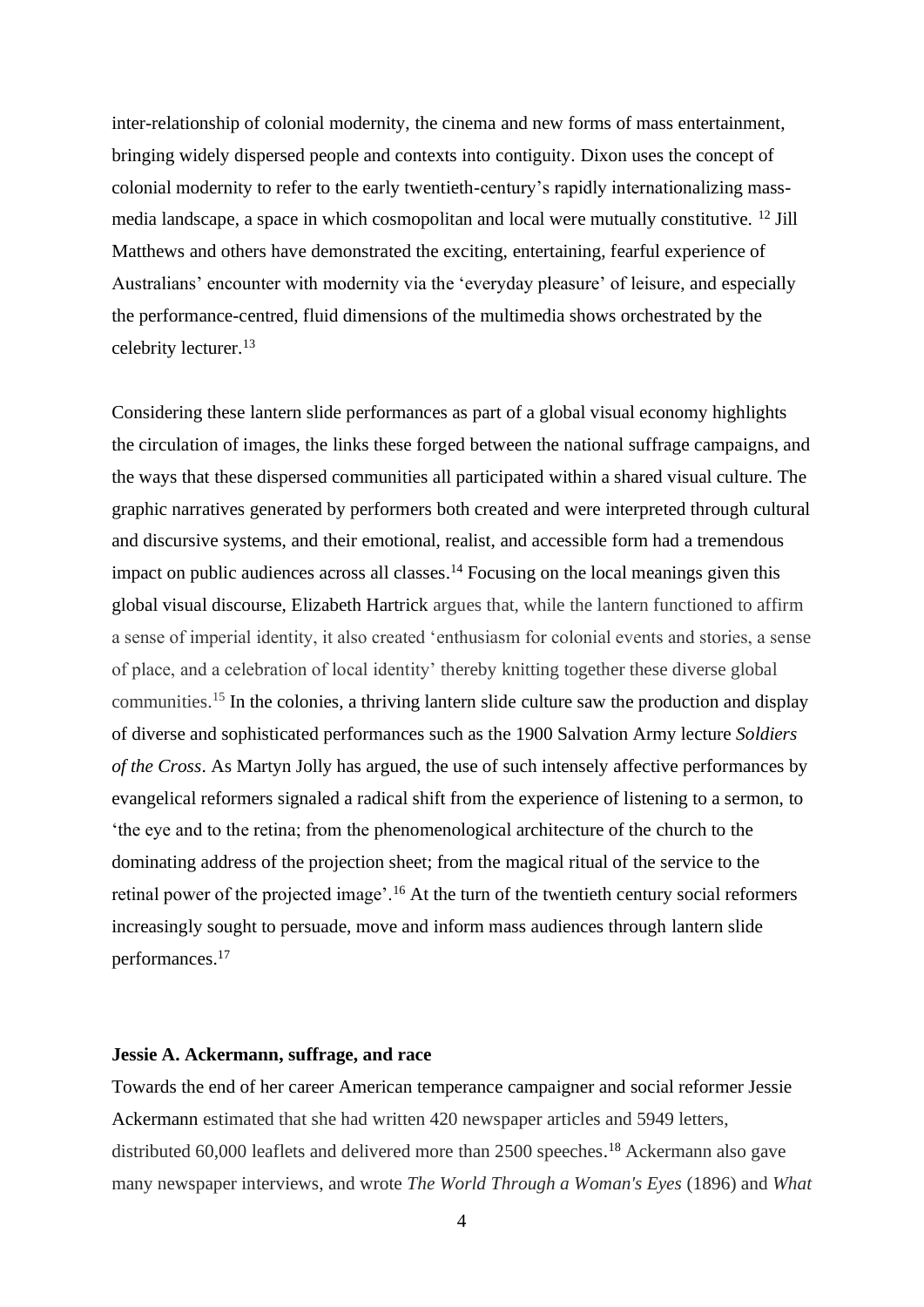*Women Have Done with the Vote* (1913).<sup>19</sup> Her book, *Australia From a Woman's Point of View* (1913), recorded her impressions of her Australian Women's Christian Temperance Union's campaigning, and was a significant commentary on the position of women in Australia in the early twentieth century. Ackermann was the American WCTU's world missionary, and encouraged the first intercolonial gathering of the scattered branches in Melbourne in 1891, from which the federal WCTU of Australasia emerged.<sup>20</sup> Ackermann and the Australian colonial WCTU branches shared an evangelical humanitarian ethos. In 1909 Ackermann became unwell and spent six months in Western Australia for her health. During this time, she 'journeyed 300 miles beyond the railroad, travelling in a missionary van, taking news from the world far out into the bush, lecturing with the aid of lantern slides, thrown on the side of a tent to a handful of people who had come forty and fifty miles to be present.'<sup>21</sup>

Ackerman's first tour began in South Australia in June 1889.<sup>22</sup> As she noted, 'My personal expenses I usually pay out of the proceeds of a lecture entitled "San Francisco by Gaslight, or the Vices of a Great City." This lecture I usually deliver during my stay in the cities, and it always draws crowded houses.'<sup>23</sup> While her lectures were not illustrated by slides at this stage, Ackermann was clearly drawing on the taste for 'slummer' stories and sights that had become so popular over the second half of the nineteenth century around the globe. This popular genre of urban ethnography and reform was inaugurated by Henry Mayhew's 1851 *London Labour and the London Poor*. <sup>24</sup> Uniting anthropological knowledge (including emerging scientific visual conventions) and a reformist zeal, this genre cemented the mutual constitution of the social categories of class and race, defining the London poor in racial terms and the 'slums' as a foreign world. Here Ackermann's target was the Chinese, whose demonization resonated with Australians at this time. The reporter described how the

Chinese question was touched upon, the lecturess referring to it from a San Francisco standpoint. The effects of the Chinese competition with their own people was described at length, and the statement that the United States Congress had passed a Bill to exclude all Celestials from landing on American shores for the next twenty years was loudly applauded. There were 60,000 Chinese in San Francisco, and their habitations, vices, habits and surroundings were pictured in a racy manner.<sup>25</sup>

In the context of imperialism, Ann Stoler, for example, has explored the way that internal divisions within the European social order were defined in counterpoint to other cultures,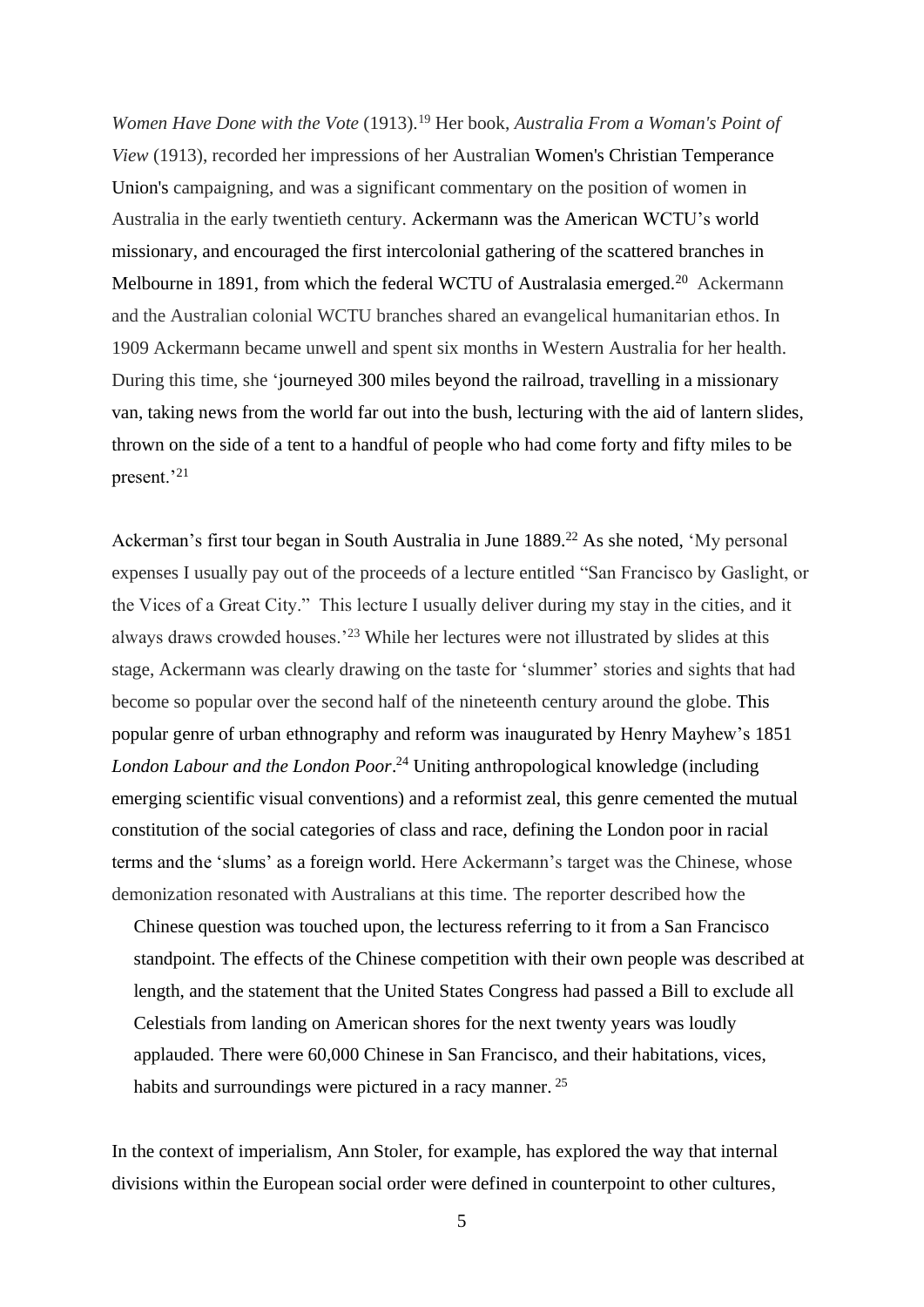often relying upon outward appearance alongside 'certain cultural competencies, sexual proclivities, psychological dispositions, and cultivated habits' that defined the lines 'along which gendered assessments of class and racial membership were drawn.<sup>'26</sup> However, by the late nineteenth century, their equivalence was increasingly challenged as notions of biological difference developed, gradually displacing sympathy for non-white people, and shaping imperial relations between ruler and ruled. Systems of racial segregation were expanded from within the borders of 'white men's countries' to a global project of whiteness, as a concern with whiteness as a transnational form of racial identification emerged in response to nonwhite anti-imperialism around the turn of the twentieth century.<sup>27</sup> As Jeremy Martens has recently shown, the competing interests of the settler colonies and the metropole ultimately resulted in legislative compromise, with the enactment of forms of immigration restriction that did not explicitly mention race but were nevertheless directed at non-white migrants.<sup>28</sup>

One of the main forms of middle-class amusement around the turn of the twentieth century was the multi-media travelogue, and Ackermann deployed this genre to great effect by using images collected during her travels through the south-east Asian region to argue for women's advancement in Australia, a 'civilised country'. Shifting her focus from the 'vices' of foreign non-white people *within* white countries to produce a more explicit contrast *between* them, Ackermann provided an overview of the places she had visited, including China, Japan, Thailand and Burma. Through her selection, arrangement and narration of images Ackermann constructed a global racial taxonomy, making the treatment of women a key marker of 'advancement' and civilisation. In March 1892, for example, Ackerman, 'becomingly attired in Chinese costume', spoke at Perth's Town Hall, which was 'simply crowded with an immense gathering' eager to hear her speak about 'The Women of Asia'. She described the slave-like conditions of women in China, contrasting their low position with that in 'civilised' countries as a means of linking civilizational standards with the position of women. Women 'were at work in the stone quarries, hammering away from morning till night', and she saw '15 Chinamen and 12 women harnessed together, drawing stone to make the roads.' The symbol of Chinese women's oppression was the 'dreadful habit of bandaging the feet' (Figure 1).<sup>29</sup> Today Ackermann's photograph collection is held in the Archives of Appalachia, East Tennessee State University, USA, in the form of prints assembled on large Masonite panels (Figure 2. China panel). Each panel is organised by country - such as China, and within Australia, by colony – illustrating aspects of these societies corresponding to specific arguments or descriptions that feature in reports of her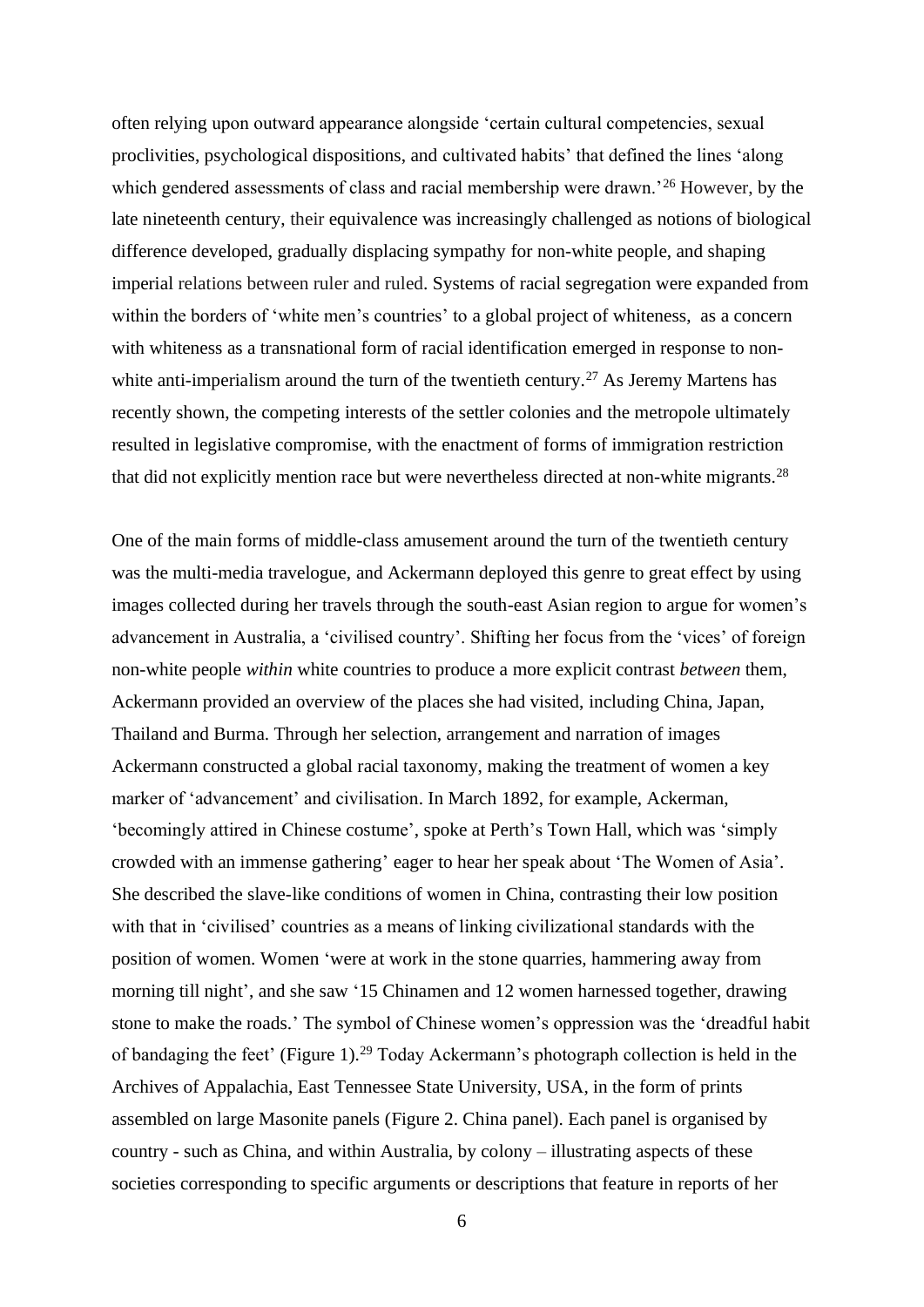lantern slide performances, as well as her published books and articles. Their arrangement approximates her narration of her travels and arguments, expressing late nineteenth century views about human difference that by the late nineteenth century were deeply structured by ideas of modernist biological race.

<Insert Figure 1. Bandaged foot. Archives of Appalachia, East Tennessee State University.> <Insert Figure 2. China panel. Archives of Appalachia, East Tennessee State University. >

By contrast with her critique of south-east Asian societies, Ackermann suggested that elsewhere 'woman's work was becoming daily more recognised, and her great power admitted in all civilised countries'. <sup>30</sup> Specifically, Ackermann noted that 'the public spirit displayed by the Australian women encourages me. Women's suffrage has made advances there as it has made nowhere else. … The result of giving women the vote will be that they will vote against the liquor trade of the country, and they will put moral men into Parliament.<sup>31</sup> Her 1909 travels in a 'Gospel van' were prompted by curiosity about the 'trail of the settler', while the mission aimed to 'establish direct touch with the remote settlers, where already the busy hand of progress has bent its energies to dethrone the forest and bush, and make wheat monarch of that vast region.'<sup>32</sup> Her 1913 book, *Australia from a Woman's Point of View* offered a 'systematic analysis of the place of women in Australian society' and suggested its historical underpinnings. <sup>33</sup> Her preface began,

Australia is attracting the attention of the world at the present time. Not so much that it affords possibilities for the pioneer spirit, but because of the process of social evolution through which it is passing, and the fact that it has called women into the councils of men in the capacity of citizens, to aid in the establishment of "New World conditions for the people."34

Using the language of Darwinism, she stated that while the country was 'in every respect, crude and in its merest infancy' it was fascinating to try to 'foresee what manner of social order will evolve in this experimental station of social enactments.' <sup>35</sup>

Her surviving photographic collection - the basis for her 1913 book's 76 photographic illustrations - expresses concern with white settler progress, featuring scenes of colonial labour, industry, and produce. Her description of the country and its white settlers included their 'amusements and gambling', 'home life', and 'constitutional setting', and a chapter exploring plans for the new capital of Canberra, seemingly overlooking its Indigenous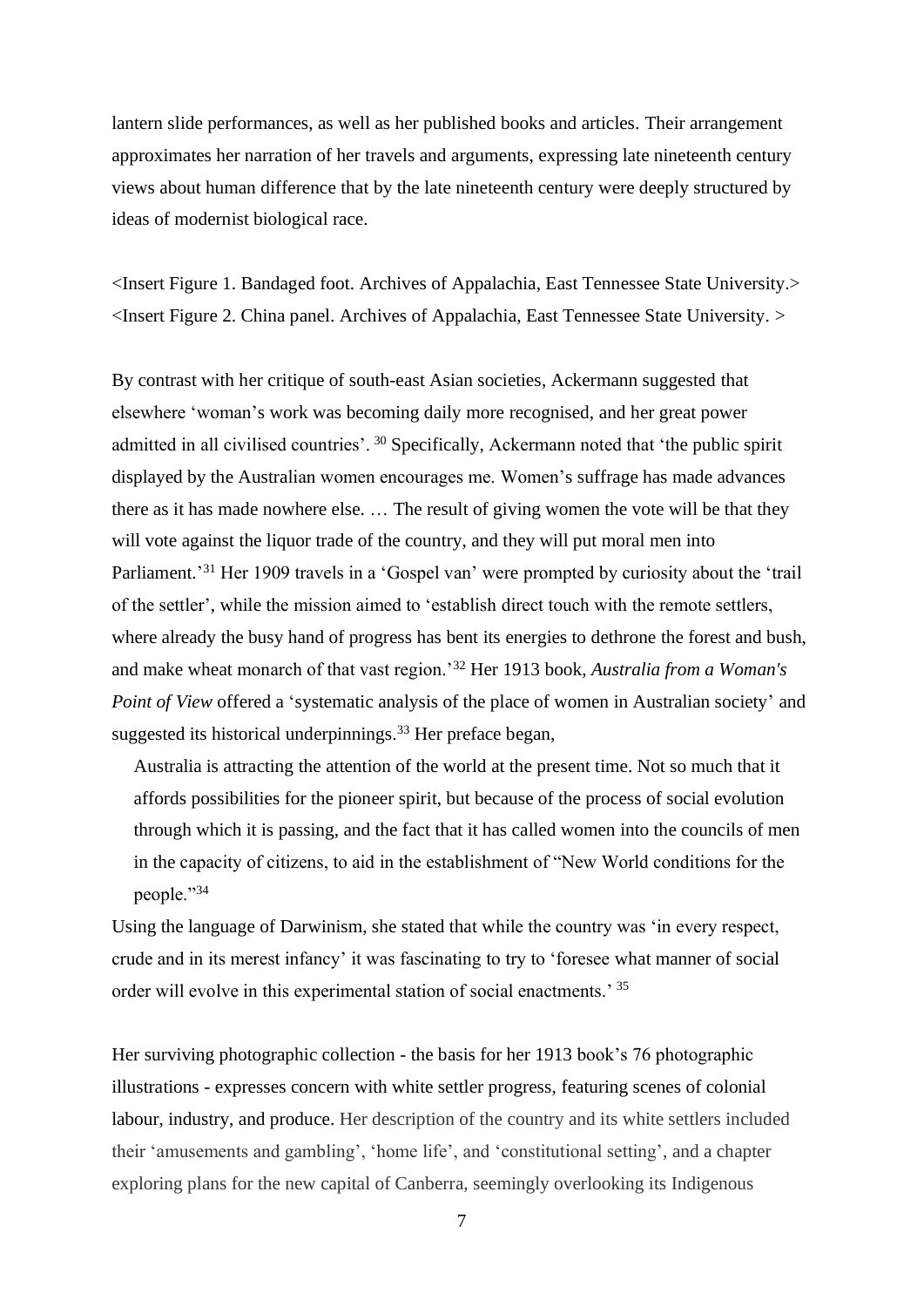people. However, in a chapter titled 'Romances of Christian Enterprises', she told the story of New Norcia, a Spanish Benedictine mission established north-east of Perth in 1847. <sup>36</sup> As the title suggests, this was cast as a white missionary story, focusing upon the 'hardships and privations which they [the monks] endured' which constituted 'as thrilling a romance as ever wove itself into human activity.'<sup>37</sup> Father Salvado, who established New Norcia, was 'inspiring' and the 'savages came from far and near' – however she was very disparaging regarding Aboriginal people whom she characterised as lazy, and lacking in initiative. She combined two photographs of Aboriginal men in a 'before and after' narrative of transformation typical of missionary photography since the mid-nineteenth century.<sup>38</sup> On the left, a man in traditional dress and body decoration stands holding weapons; on the right, two men in neat European suits and brushed hair regard the camera.

Bishop Salvado may have been startled to read of his Benedictine mission that '[t]he system under which the whole enterprise is conducted is largely patterned after methods in practice by Dr Booker Washington, of Tuskegee.'<sup>39</sup> Booker Taliaferro Washington (1856-1915) was an African-American born into slavery who became a leader, educator, author, orator, and advisor. From the Tuskegee Institute, Alabama, he advocated self-help, education and entrepreneurship, and mobilised middle-class blacks, church leaders, and white philanthropists and politicians, with a long-term goal of building the community's economic strength and pride. While Ackermann may have been incorrect in suggesting that Tuskegee was the precedent for New Norcia, her comment expresses the shared evangelical approach to transforming Indigenous people that characterised the imperial 'civilising mission'. Earlier, her 1896 book, *The World Through a Woman's Eyes* had been dedicated to the Superintendant of the Indian Industrial School in Carlton, Pennsylvania, which she termed 'the greatest educational and individualizing enterprise in the world'. Carlisle Indian Industrial School was the first federally-funded off-reservation Indian boarding school, founded in 1879 under U. S. governmental authority by General Richard Henry Pratt. Pratt is known for his phrase 'kill the Indian... and save the man' in reference to the ethos of forcible assimilation. As in Australia, Carlisle implemented practices such as removing children from their families, changing the students' physical appearance through uniforms and haircuts, replacing the students' tribal names with Western names, a curriculum that focused on domestic and vocational training, and forbidding students from speaking their tribal languages, in pursuing the erasure of Native Americans' identity.<sup>40</sup>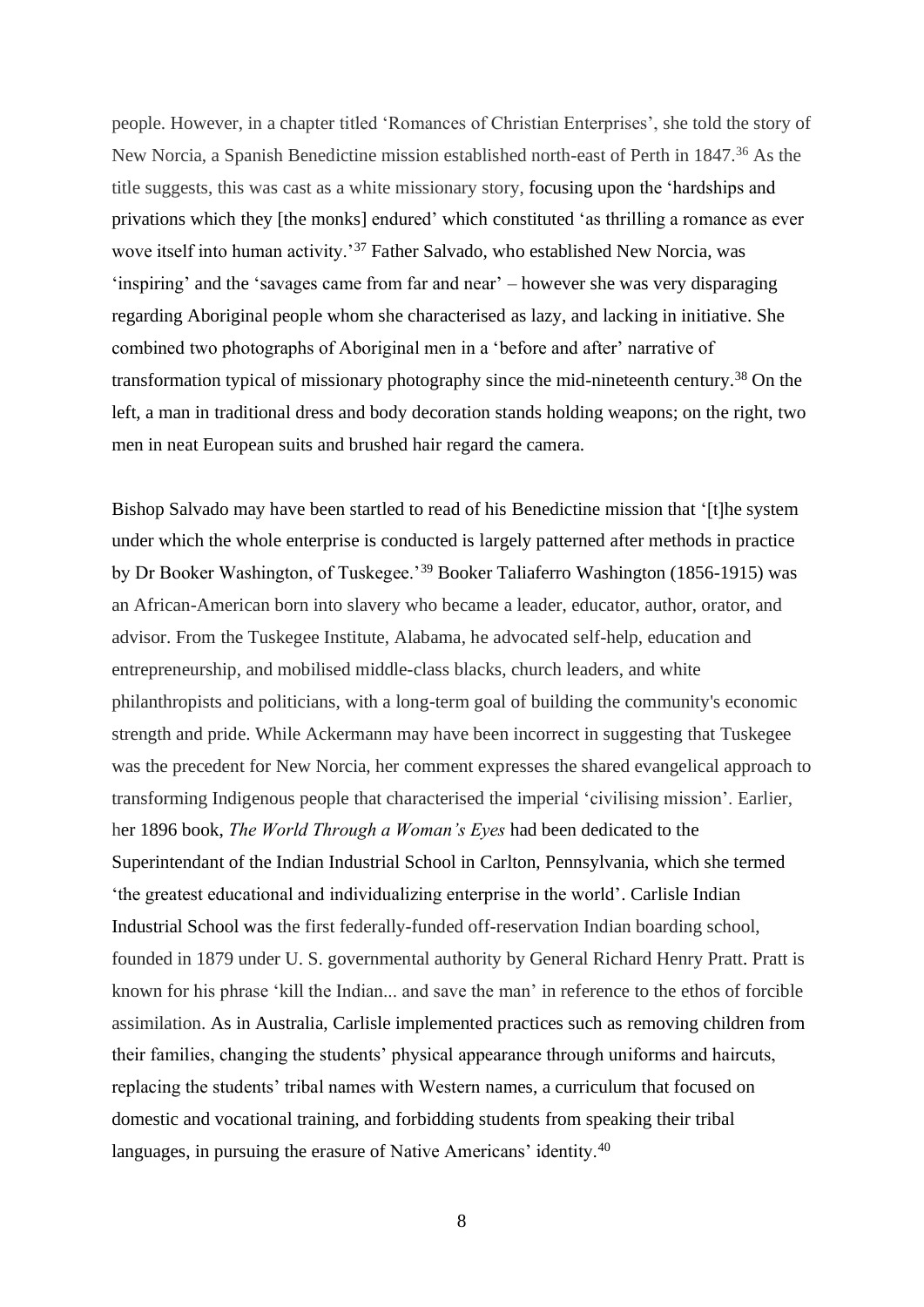By contrast, a key element of Ackermann's cultural mosaic was her constant and careful selfconstruction as white feminist citizen. Ackermann asserted her status as 'expert' and intrepid traveller and authorised her eyewitness accounts through photographic evidence. As well as dressing in local costume, Ackermann's visual narratives included numerous portraits showing her in various circumstances, many reproduced in her 1913 book, from the cultured, well-dressed lady of May Moore's studio portrait frontispiece (Figure 3), a portrait showing her as she was on first arrival in Sydney, a group portrait in which she was seated among six 'Types of Girls who "do things": Sydney members of the G.R.G. [Girl's Realm Guild of Service]', to scenes of adventure, showing her seated aboard the outback gospel van, or (held in her papers), on a camel (Figure 4).

< Figure 3: May Moore, Frontispiece, Jessie Ackermann, *Australia from a Woman's Point of View* (London, NY, Toronto and Melbourne: Cassell and Co.1913)> <Figure 4: Jessie Ackermann seated on camel. Archives of Appalachia, East Tennessee State University. >

As I have noted, Ackermann's performances drew upon the travelogue genre, which became an effective instrument of colonial expansion and rule. <sup>41</sup> Closely linked to an older tradition of travel writing, stereotypes of Victorian women travellers as eccentric spinster or the pampered Memsahib reinforced bourgeois gender and class ideology and disguised their complicity with imperialism. <sup>42</sup> Ackermann explicitly challenged these limited roles by asserting her status within the bourgeois social order. But more, she entered the public realm through her astute use of the spectacular lantern slide form. As Wendy Parkin has argued, suffragettes' use of spectacular tactics – including marches with costumes, banners, bands and other trappings of pageantry – 'ran the risk of confirming the legitimacy of women's exclusion from the realm of rational debate' and therefore from participation in the public sphere. However through their appropriation of the strategies of dominant political discourse, but at the same time their insistence on signifying their difference through their feminine appearance and deportment, they shifted the terms of political discourse.<sup>43</sup> by using photography to picture a global, gendered, racial hierarchy, and by placing herself within this schema as a white woman Ackermann actively produced a new form of gendered identity. <sup>44</sup> A distinctive aspect of Ackermann's self-representation was her identity as a metropolitan global woman of the world, free to travel and observe.<sup>45</sup> As Australian women became citizens within the new nation, experiencing these lantern slide performances enabled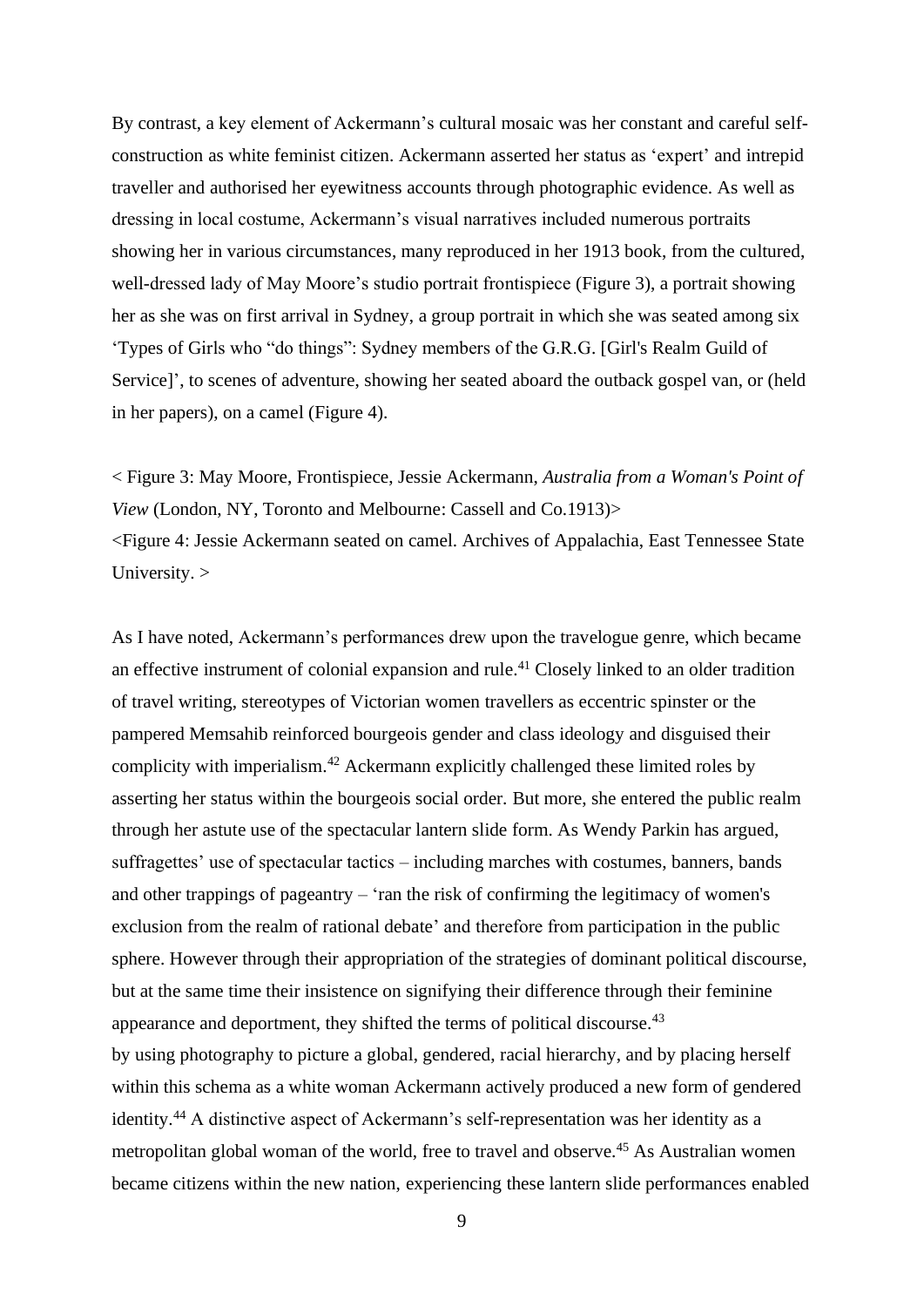them to imagine themselves as part of a larger, cohesive international community.

Ackermann's performances and writing reveal how arguments for white female suffrage were premised upon racial ideologies that subordinated and excluded Indigenous and non-white people – as well as the ways these ideologies were disseminated and naturalised within colonial society. Western Australia played a key role in excluding Indigenous people from the franchise, both as an example, and because of the specific arguments made by its political representatives. As the last colony to achieve responsible government in 1889, the political debates surrounding the provisions of its new constitution and primarily the franchise, were reprised to powerful effect less than a decade later. In addition, by 1900 so-called 'halfcastes' were excluded from the category of Aboriginal people, so the example provided by Western Australia, with its relatively large 'full-blooded' population, loomed large. <sup>46</sup>

Legislators participating in Western Australia in 1889 wanted to attract white workers to counter the substantial Aboriginal population. The property qualification, it was felt, would discourage this desirable class of immigrant. However Aboriginal and Chinese people were considered unworthy of this right. Women argued that female vote would counter the influence of an 'unsettled' population of gold-diggers. The WCTU and its campaigners such as Ackermann asserted the long-standing Western belief that the status of women was a yardstick of civilization, overlooking the status of Aboriginal women except, implicitly, as objects of uplift. This cultural schema had political effects, as Aboriginal people and nonwhite migrants were excluded by Western Australia's first Constitution, in the Constitution Amendment Act (1893)'s provisions for manhood suffrage. For men, the property qualification was maintained, and for this purpose, the definition of Aborigines was extended to 'persons of the half-blood'. 47

In its first year, the Commonwealth of Australia put in place the *Immigration Restriction Act*  1901, which enshrined 'White Australia' as a guiding principle for the new nation.<sup>48</sup> Within its borders, the ideology of biological absorption aimed at the disappearance of the Aboriginal people, as those of mixed descent were excluded from the definition of Aboriginal. The following year, the Commonwealth passed female suffrage legislation that explicitly disenfranchised Aboriginal men and women, including those who had existing rights to vote under colonial legislation.<sup>49</sup> When Senator Richard O'Connor, government leader in the senate, introduced the first legislation to specify the rights of Australian citizens,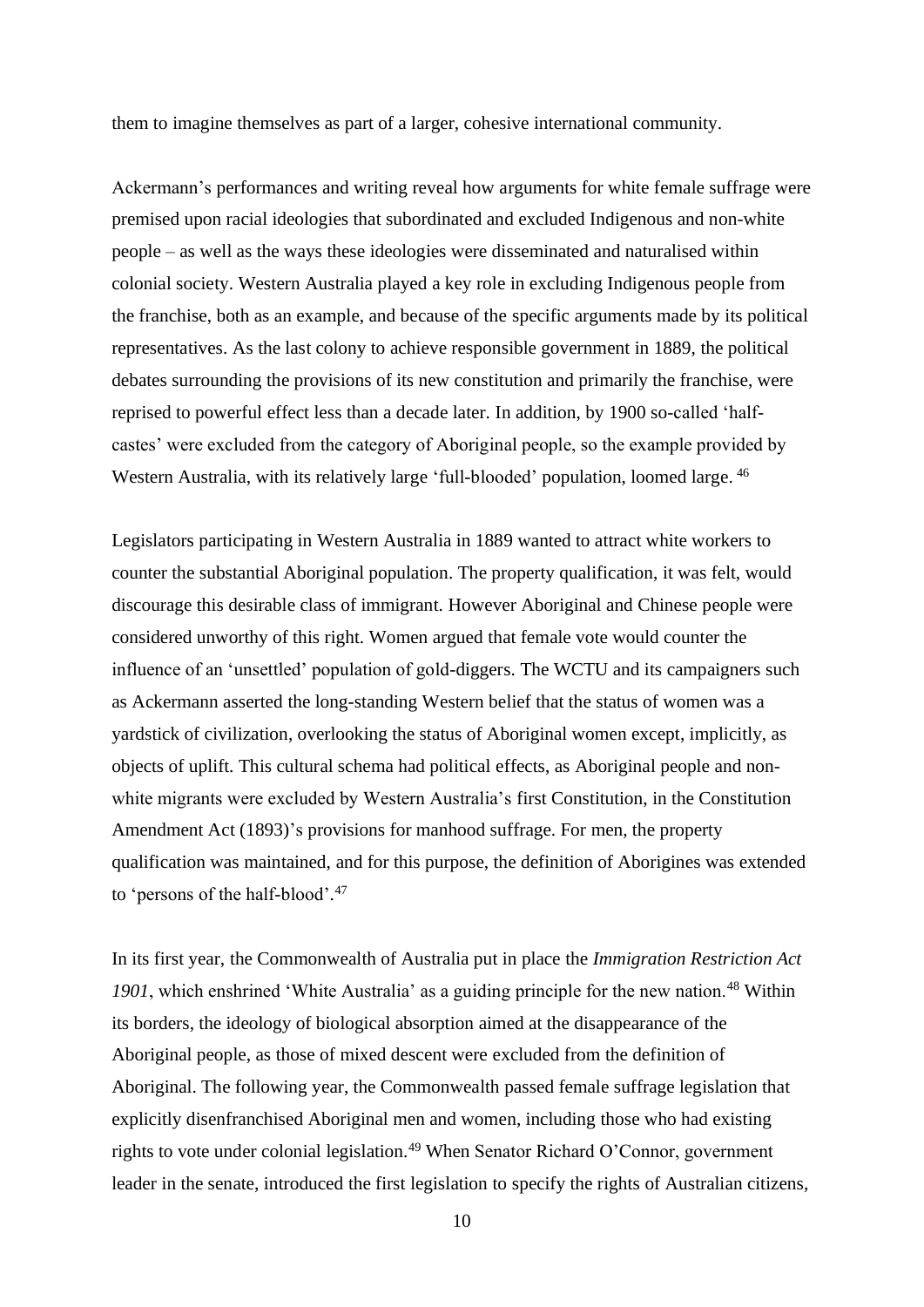the franchise bill, it guaranteed uniform adult franchise with no racial or gender exclusions.<sup>50</sup> Senator Matheson from Western Australia argued that 'Surely it is absolutely repugnant to the greater number of the people of the Commonwealth that an aboriginal man, or aboriginal lubra or gin – a horrible, degraded, dirty creature – should have the same rights, simply by virtue of being twenty-one years of age, that we have, after some debate today, decided to give to our wives and daughters.' Opposing this stance, Senator Richard O'Connor, NSW barrister and constitutional committee member, stressed that Aboriginal people already had the right to vote in all the states, albeit with a high property qualification in Queensland and Western Australia, and deplored the exclusion of Aboriginal people as 'a monstrous and a savage application of this principle of a white Australia'.<sup>51</sup>

However in the House of Representatives it was argued that Aboriginal voters in Western Australia would be controlled by their white bosses, the station owners. Hugh Mahon, Member for Coolgardie, argued that it would be 'distinctly dangerous to allow the squatters of WA to muster up their niggers and drive them to the polling booth to vote'. When returned to the senate with the exclusionary clause reinstated, O'Connor gave way rather than 'run the risk of losing the bill'. O'Connor explained that few voters would be affected by inclusion, and that these would disappear over time as Aboriginal people continued to die out. The *Commonwealth Franchise Act 1902* was therefore passed explicitly excluding the category of the 'aboriginal native of Australia, Asia, Africa or the Islands of the Pacific except New Zealand'. <sup>52</sup> As Susan Magarey argues, 'citizenship, at least as defined by the right to vote, could be defined as sexually *in*-clusive, because it had, with the same legislation, also been made racially and ethnically *ex*-clusive.<sup>53</sup> All adult white women received full political rights.<sup>54</sup>

#### **Muriel Matters, evolution, and imperialism**

The transnational women's suffrage campaign also made a significant contribution to the global project of whiteness through its linking of feminist and evolutionary thought. Ultimately, Darwin's theory of natural selection had been taken up by many concerned with improving society and humankind, and of particular concern to feminists was his account of women's natural suffrage in *The Descent of Man* (1871), which detailed his theory of sexual selection: men performed for women, who chose the most attractive partner. This theory provided justification for some feminists, who argued that if nature had enfranchised women, then it risked the future of the species to deny them the vote. <sup>55</sup> By the 1880s, an eclectic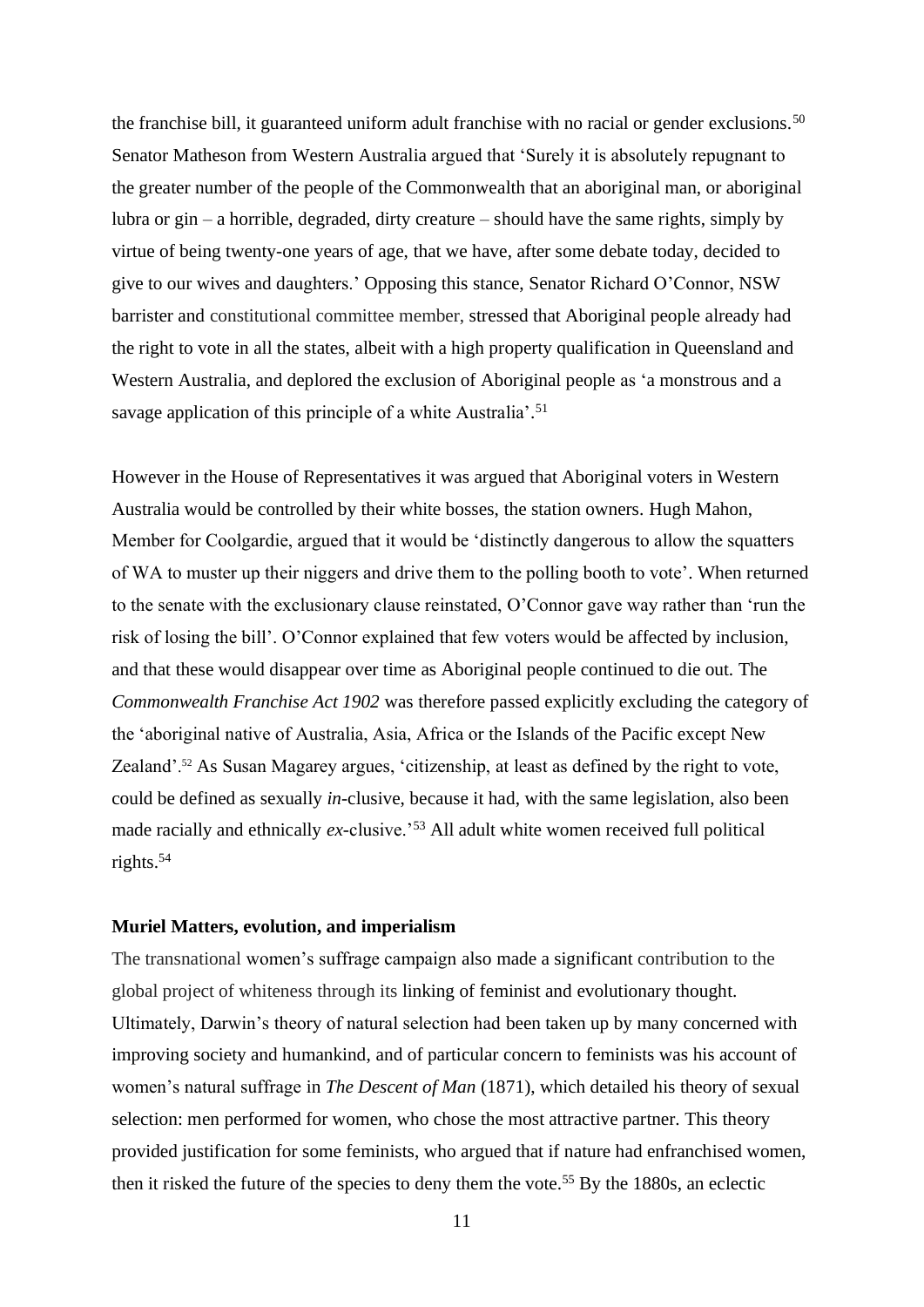British working-class radical movement including feminists joined the evolution debates, a participation made possible by the development of mass communication technology, including the lantern slide performance. Rejecting the interpretation of natural selection that emphasised competition and inequality, this group saw evolution as the basis for a just future guaranteed as part of human progress. Prominent British militant suffragette Annie Kenney, for example, asserted that history was the story of freedom – expressing not merely the democratic fervour of her era, but the belief that evolution would make 'an egalitarian England a scientific inevitability'.<sup>56</sup>

A more sinister branch of these debates was eugenics, or the 'science of good breeding', a term coined in 1880 by Darwin's cousin, Francis Galton, which found favour with many feminists who wanted to improve the quality of the human race.<sup>57</sup> Eugenics perpetuated the conservative gender and racial hierarchies of British science, also evident in Darwin's work. 58 Women fiction writers, for example, were preoccupied with evolutionary progress and eugenic themes from the late 1880s. <sup>59</sup> From the 1890s a concern with racial degeneration became prominent, and Jane Carey notes the work of Western Australian feminist and doctor, Roberta Jull, whose pamphlet *Heredity and Environment* was based upon an address she had given in 1899 to the influential Perth women's group, the Karrakatta Club. Jull argued for the salience of race in preventing 'the marriage of the unfit', joining a substantial body of work on this theme by white feminists.<sup>60</sup>

Australian suffragist Muriel Matters joined these discussions after her arrival in London in 1905, influenced especially by Russian exile Prince Peter Kropotkin's anarchist views. 61 Twenty years younger than Ackermann, Matters enjoyed the rights and privileges of citizenship, the female franchise having been secured in South Australia by the time she was 17. Matters studied music and elocution and then travelled to London, where the women's movement seized upon her 'wonderful, magical voice'.<sup>62</sup> She joined the Women's Freedom League in 1907, lecturing in Hyde Park and in 1908 taking the first 'Votes for Women' caravan on a tour of villages in the south of England. <sup>63</sup> She became famous in Britain for high profile stunts such as chaining herself to the iron grille in the ladies' gallery of the British House of Commons, requiring its removal through the house, with Matters calling out slogans meantime. In 1909 she flew over London in an airship inscribed 'Votes for Women', intending to drop hand-bills on Westminster on the day that parliament opened. Unfortunately she was blown off course and had to land on the southern outskirts of London,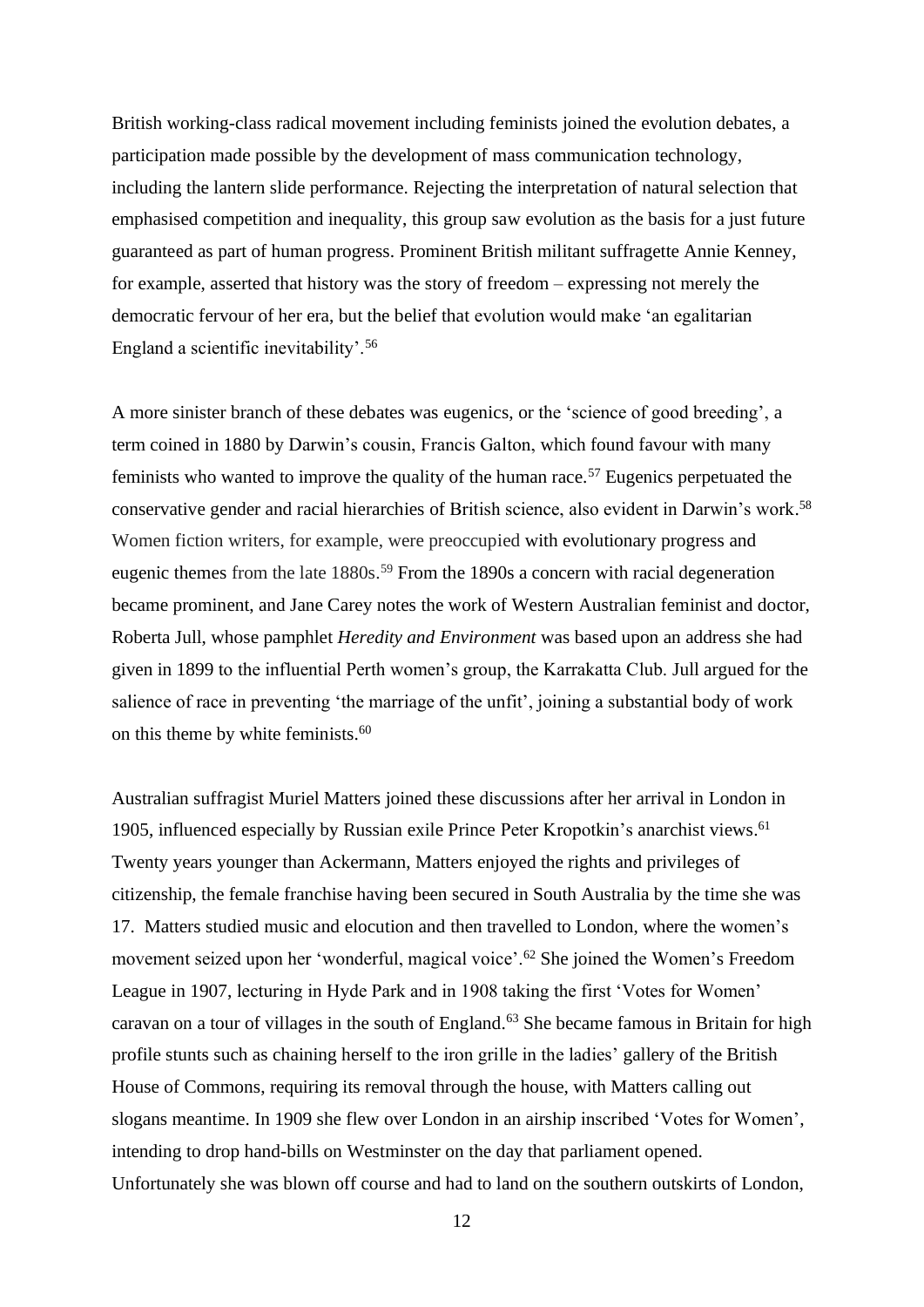but achieved her goal of gaining massive public attention. In her British lectures she illustrated her arguments through reference to the effects of the 'Women's Vote' in Australia.<sup>64</sup>

She returned to Australia in 1910, where between May and June she gave a series of lectures illustrated by lantern slides about her exploits, actively creating an audience sympathetic to feminism through these popular collective experiences. In Australia, these performances prompted support from women for the metropolitan cause, and drew her listeners into a shared imperial category of imagined white citizenship. In May, Perth audiences were advised that 'the attractiveness of Miss Matters' first lecture, "The Suffrage Movement in England",' would be enhanced by lantern slides 'supplied to Miss Matters by the *Daily Mirror*, London, depicting some of the most exciting scenes in the history of the women's struggle for the vote.'<sup>65</sup> Again, when she reached Adelaide in June, *The Advertiser* reported that

All the lectures will be brilliantly illustrated, the pictures, it is said, being eye-openers to all in Australia who have not an accurate idea of the exciting episodes connected with the movement in which miss Matters has taken such a prominent part. Among them are views of Miss Matters starting on her astonishing airship voyage giving her farewell message, and rising to a height of 3000 ft. Mr Bernard Shaw is shown listening to suffragist speeches, and Mr Forbes Robertson, the famous actor, is depicted as a strong supporter of the suffragettes. Miss Ellen Terry's daughter on picket duty, pictures of demonstrations by the suffragists, and their conflicts with politicians and police, and many other thrilling and humorous episodes will also form part of the programme.<sup>66</sup>

Her lantern slides included images of prominent suffragettes, 'scenes from the stirring times round the British House of Commons, and in Downing-street', Holloway Gaol, with its suffragette inmates in uniform, and the famous airship flight (Figures 5 and 6). <sup>67</sup> During her tour, Matters denounced sweating and advocated women's unions, equal divorce laws, equal pay for equal work, endowment of motherhood, support for unmarried mothers, prison reform, and universal suffrage in Great Britain.<sup>68</sup> With suffragist leader, Victorian Vida Goldstein, Matters secured a resolution from the Senate to the British prime minister detailing the good results from the enfranchisement of Australian women. Matters later described how 'British suffragists hailed this message with delight and gratitude.' 69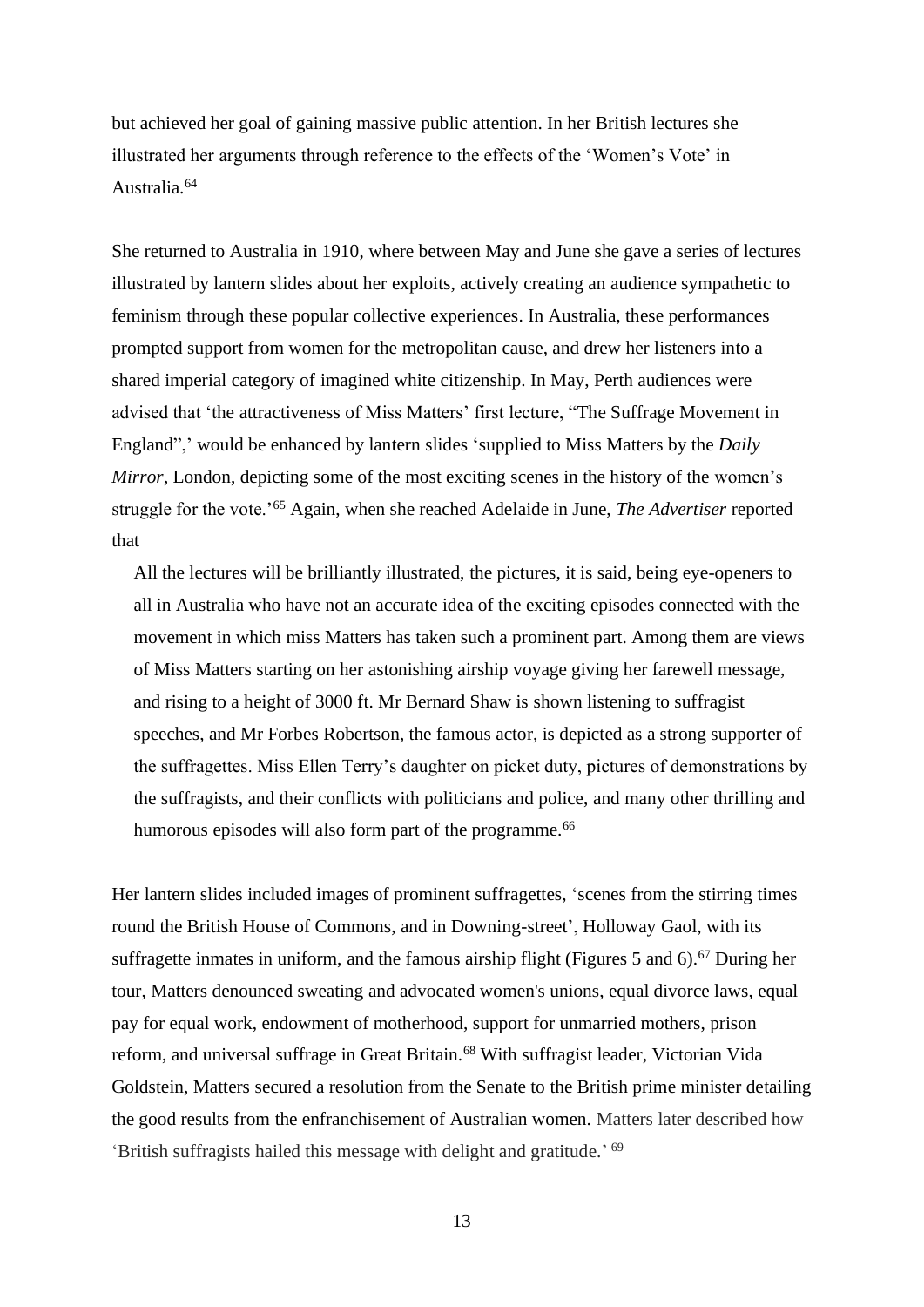<Insert Figure 5: Votes for Women airship, Courtesy Muriel Matters Society, Adelaide. Figure 6: Miss Muriel Matters Suffragette Pictured in basket of hot air balloon with megaphone as Suffragettes. Trinity Mirror / Mirrorpix / Alamy Stock Photo. >

These graphic and spectacular stunts effectively seized the attention of public audiences across the anglophone world. Part of Matters' self-conscious persona was her status as an 'enfranchised Australienne', 'that daring Australian girl' whose courage and audacity thrilled and impressed the public. Matters's lantern slide performances allowed her British and Australian women audiences to vicariously participate within these spectacular public events. Just as participating in a protest march or a mass meeting created an 'overwhelming sense of solidarity' with other women, crucially, the experience of these events helped construct a shared identity and a sense of solidarity with other women across the empire.<sup>70</sup>

Like Ackerman, Matters wrote an account of her work that employed metaphors of a feminist evolution, also published in 1913. The book *Australasians who count in London and who counts in Western Australia* was edited by her sister-in-law Mrs Leonard Matters (using the pen-name Egeria, signifying a female consort and adviser), and included Muriel's chapter, 'My impressions as an agitator for social reform'. *Australasians who count* was an interesting imperial project, as signaled by Egeria's foreword, which urged 'Anglo-Australasians [to] take pride in following Henry Lawson's advice to his countrymen: "Hold up your heads in London/ Tread firm in London streets!"' She claimed that Australians in London had 'the consciousness that they are accomplishing what they left their native country to do in London', and that 'in every section of society, art, or industry, Australasians are taking the lead.'<sup>71</sup> As Angela Woollacott has argued of Australian women in London at this time, despite their enfranchisement, the metropolis represented opportunities unavailable in their own 'stridently masculinist' culture. The global mobility enabled by modernity opened up new possibilities for white Australian women who thereby participated in and shaped a hierarchical, racist, and gendered imperial culture.<sup>72</sup> Muriel's chapter began by looking back over seven years in England, where

the outstanding feature to my mind has been the evolutionary struggle witnessed by us, of strong fearless souls, in the world of letters, politics and industry, against an antagonistic social environment that threatening, at times, to overpower, has crushed them into utterance. It is a hackneyed phrase "England is Conservative" – yet coming from a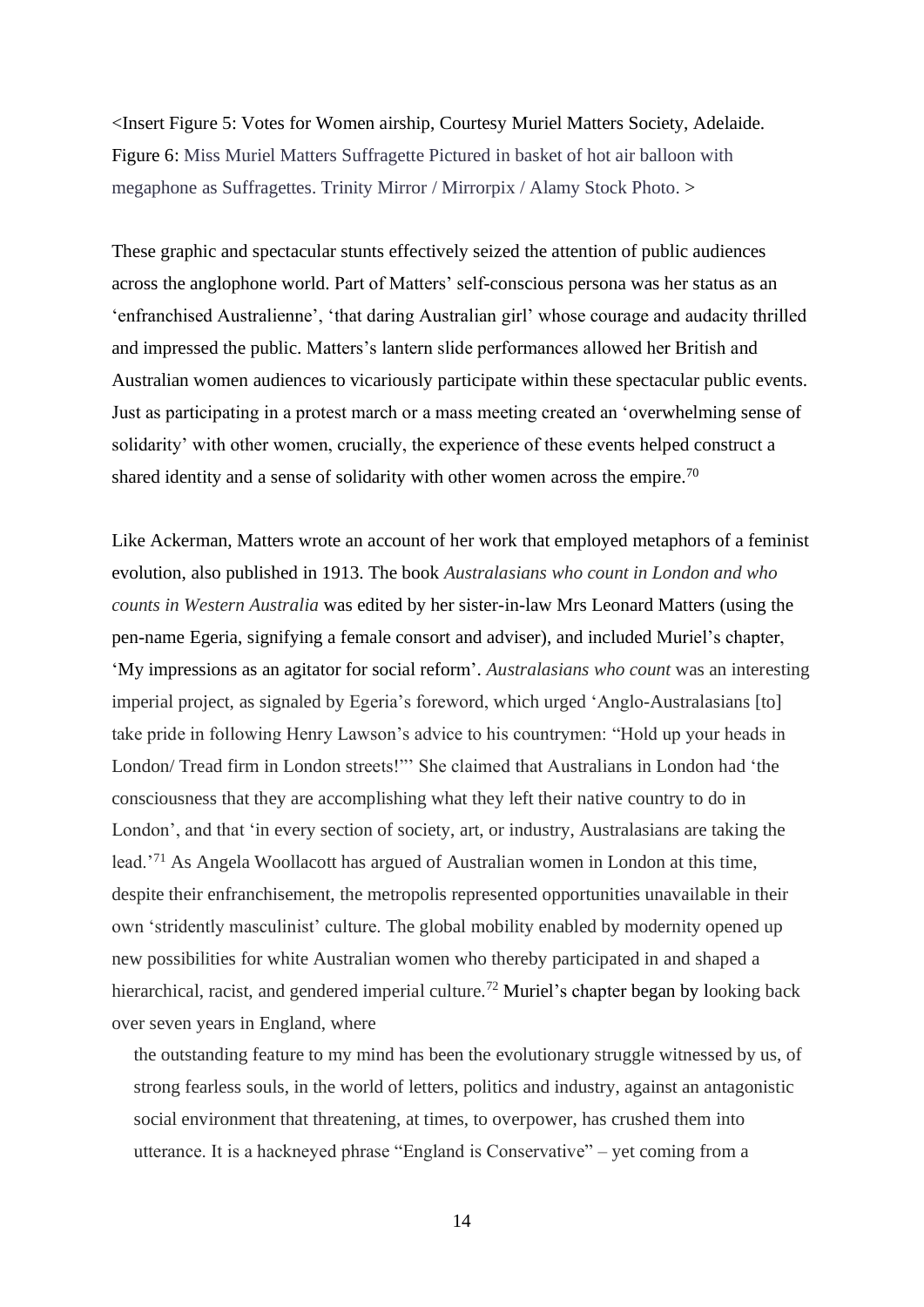younger country, where the tides of life run high and pulses beat more strenuously, one can testify to the profundity of such a statement.<sup>73</sup>

Matters's self-consciously Australian perspective defined itself as 'younger' and more vital than Britain's 'insular' conservative society, where 'every fresh idea [was] met with a resistance worthy of their best naval traditions.' She relished the struggle, and considered the women's movement 'but a phase of a greater movement, evolutionary and spiritual, stirring civilized people throughout the world today.'<sup>74</sup> Optimistically, she concluded that

Meanwhile a mighty leverage is at work, a new spirit which will ultimately transform the face of this country. Old landmarks are passing. It means the break-up of a social and economic order based on the privileges of the few. A new order is being evolved, a new aristocracy will be raised; not one founded on birth, nor on money, nor even on intellect, but on character. We fighters on the outposts are helping to create a freer mental atmosphere in which there will be opportunity for souls to win their way up, and through, to spiritual distinction.'<sup>75</sup>

# **Conclusion**

While Ackermann and Matters represent different aspects of the women's movement, their shared use of lantern slides within the suffragette campaigns of the turn of the century map the role of public visual performances in defining a new vision of citizenship. However these visions of a brighter future were premised upon the exclusion and subordination of Indigenous and non-white people. As popular public performances their lantern slide lectures demonstrate the nexus between race and gender in defining citizenship at the crucial moment of federation and nationhood. Through the impact of visual imagery, with its effect of naturalising ideology, a longstanding racial taxonomy was elaborated within a modernist biological racial apparatus, both reinforcing the subordination of Aboriginal people as a living stage of early humankind, and at the same time supporting arguments for women's natural suffrage.

Ackermann used images to argue for women's place as an index of progress and civilisation: her imperialist world view drew on an older global visual taxonomy of human racial and cultural difference to assert white superiority and justify conquest and assimilation. For her, the ill-treatment of women was a hallmark of primitivism. Her arguments for women's improved social place required the subordination of non-whites, ensuring the progress of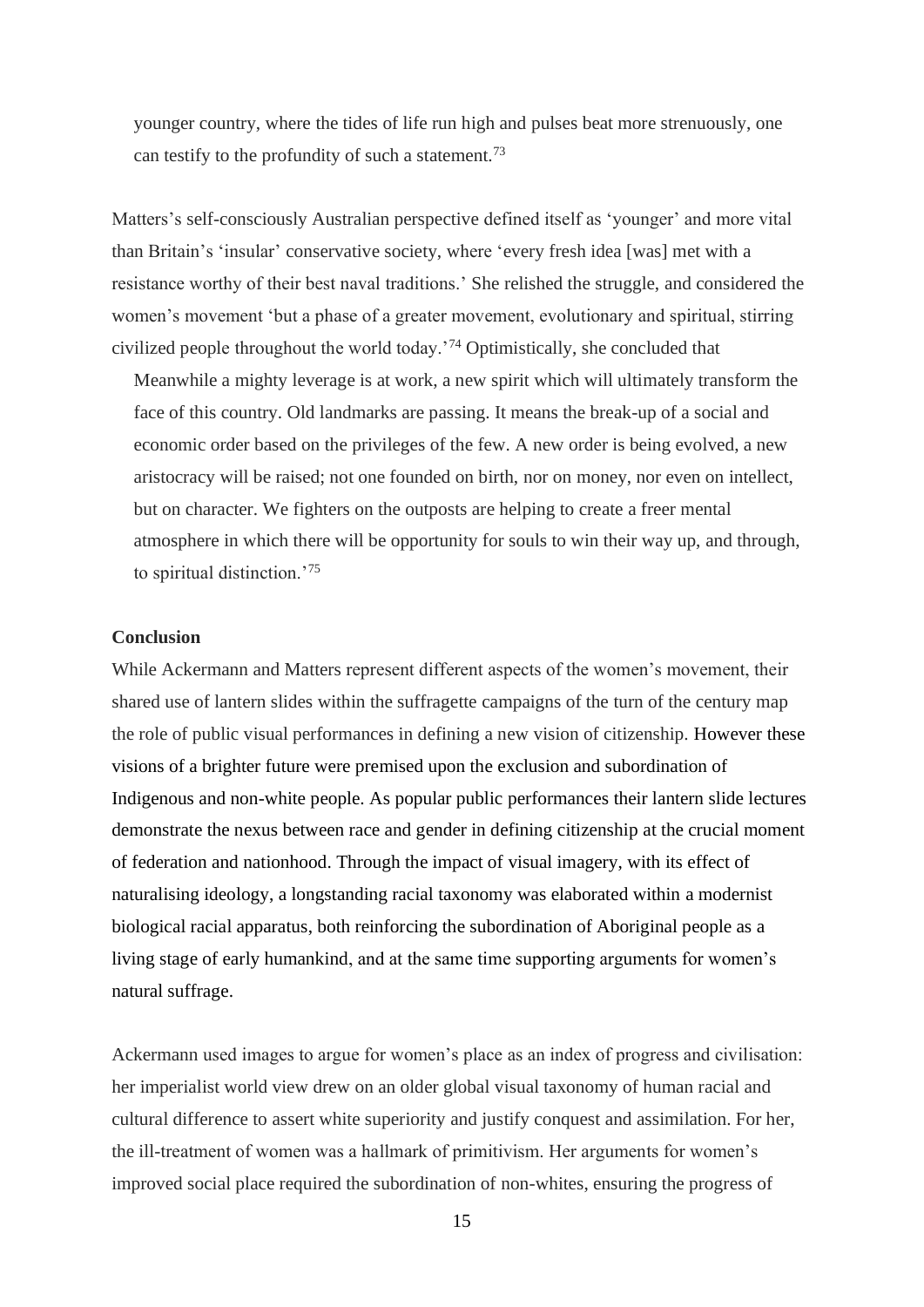white countries such as Australia, and their evolution into greater civilization. Matters's politics were shaped by her encounter with radical socialist metropolitan ideas and figures such as Kropotkin. Where Ackermann tried to uplift Australian women, for Matters it was British women who were an object of reform, and she asserted her own vision of 'a new order' that would be more readily realized in a 'younger' and more progressive Australia.

Through these two prominent women's arguments we see how specific aspects of evolutionism were applied to human society in mutually reinforcing ways. Both women believed that Australia provided a social evolutionist experiment, and saw themselves building a new world. In Matters' words '[w]e fighters on the outposts' provided opportunities 'for souls to win their way up, and through, to spiritual distinction.'<sup>76</sup> In a sense, Matters' location on 'the outposts' assumed an ambivalent status: while Australia was so geographically distant from Britain and its metropolitan inhabitants, the limited sphere of British female citizenship appeared less evolved to her more privileged Australian audience. The very mobility and fluidity of these campaigners' illustrated performances enabled white women to feel solidarity with others across the empire, vicariously experiencing and identifying with a new, expanding category of female citizen.

## **Figures**

Figure 1. Bandaged foot. Archives of Appalachia, East Tennessee State University. Figure 2. China panel. Archives of Appalachia, East Tennessee State University. Figure 3: May Moore, Frontispiece, Jessie Ackermann, *Australia from a Woman's Point of View* (London, NY, Toronto and Melbourne: Cassell and Co.1913). Figure 4: Jessie Ackermann seated on camel. Archives of Appalachia, East Tennessee State University.

Figure 5: 'Votes for Women' airship, Courtesy Muriel Matters Society, Adelaide. Figure 6: 'Miss Muriel Matters Suffragette Pictured in basket of hot air balloon with megaphone as Suffragettes.' Trinity Mirror / Mirrorpix / Alamy Stock Photo.

<sup>&</sup>lt;sup>1</sup> I am referring to citizenship as something operating and experienced beyond legal properties or juridical frames: Jennifer E. Telesca, 'What Is Visual Citizenship?', *Humanity: An International Journal of Human Rights, Humanitarianism, and Development*, 4: 3 (2013),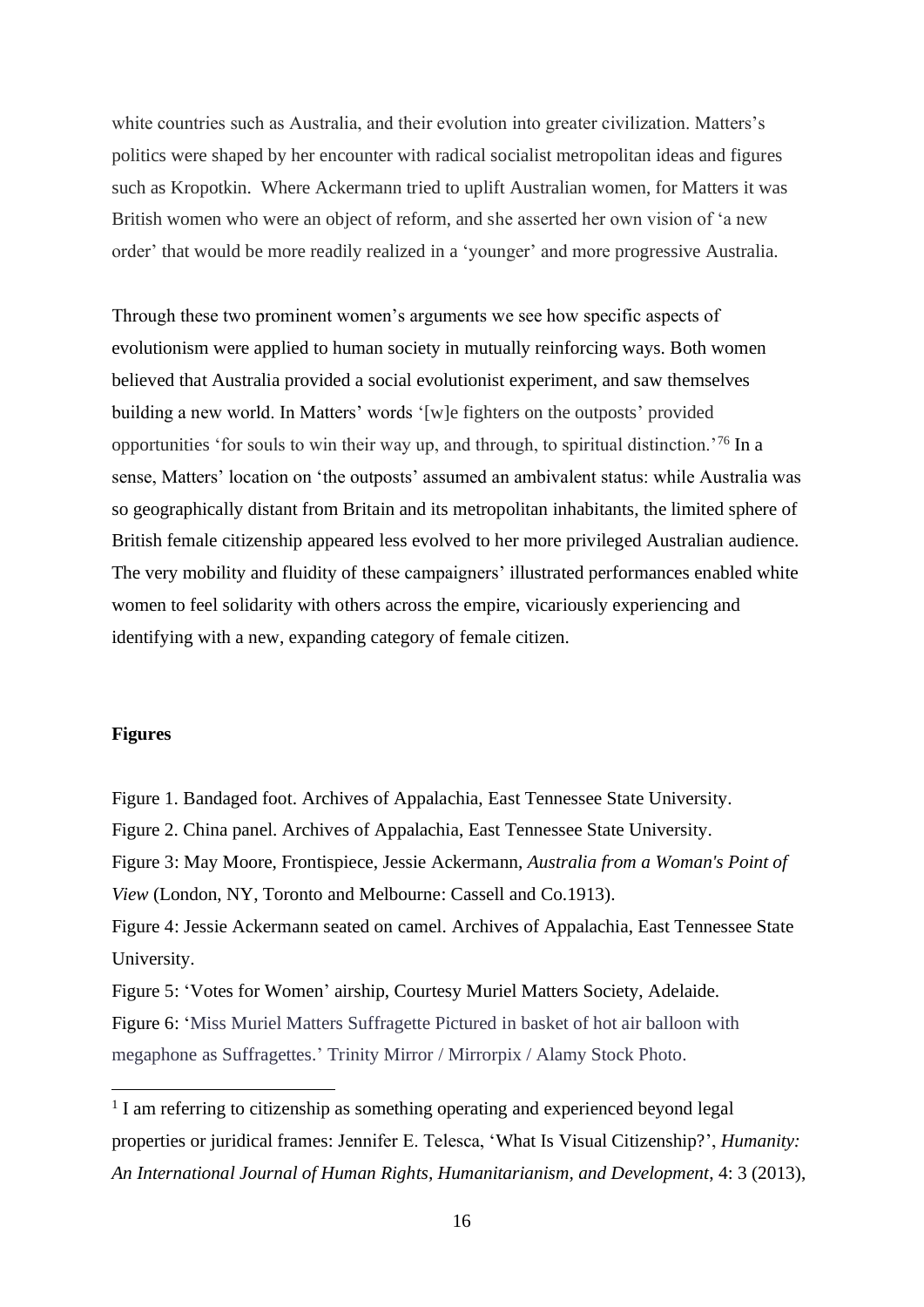339-343. Rather than a property distributed by the state, this conceptualization of citizenship takes into account the entire population, forged as a relation of governance among various protagonists: Ariella Azoulay, *The Civil Contract of Photography* (New York: Zone, 2008). 2 Ian Tyrrell, *Woman's World/Woman's Empire* (Chapel Hill: The University of North Carolina Press, 1991).

<sup>3</sup> Ann Laura Stoler, *Race and the Education of Desire: Foucault's History of Sexuality and the Colonial Order of Things* (Durham: Duke University Press, 1995), 8-11; Gabrielle Moser, 'Photographing Imperial Citizenship: The Colonial Office Visual Instruction Committee's Lanternslide Lectures, 1900–1945', *Journal of Visual Culture* 16(2), 190-224.

<sup>4</sup> Emmeline Pankhurst, 'Great speeches of the 20th century: Emmeline Pankhurst's Freedom or death'. <https://www.theguardian.com/theguardian/2007/apr/27/greatspeeches>

<sup>5</sup> Lisa Tickner, *The Spectacle of Women* (London: Chatto and Windus, 1987); Joel H. Kaplan and Sheila Stowell, *Theatre & Fashion: Oscar Wilde to the Suffragettes (*Cambridge: Cambridge University Press, 1994).

<sup>6</sup> Tickner, *The Spectacle of Women,* 10. See also Barbara Green, *Spectacular Confessions: Autobiography, Performative Activism, and Sites of Suffrage, 1905–1938* (New York: St. Martin's Press, 1997); Wendy Parkin, 'What to wear to a protest march: Identity politics and fashion in the suffragette movement', *Southern Review* 28:1 (1995): 69–82.

<sup>7</sup> Barbara Caine, 'Australian Feminism and the British Militant Suffragettes'. *Papers on Parliament 41, Centenary Issue: One Hundred Years of Women's Suffrage*, Department of the Senate, 2003 [Paper presented as a lecture in the Department of the Senate Occasional Lecture Series at Parliament House on 31 October 2003]', 11-27. Available from <http://www2.sl.nsw.gov.au/eresources/?HomeLink=eresources>

<sup>8</sup> Caine, 'Australian Feminism and the British Militant Suffragettes'; see also Angela Woollacott, 'Australian women's metropolitan activism', in *Women's Suffrage in the British Empire: Citizenship, Nation and Race*, eds. Ian Christopher Fletcher, Laura E. Nym Mayhall, and Philippa Levine (London: Routledge, 2000), 207-223; Eliza Riedi, 'Women, Gender, and the Promotion of the Empire: The Victoria League, 1901-1914', *The Historical Journal* 45(3) 2002: 569-599; Clare Wright, '"A Splendid Object Lesson": A Transnational Perspective on the Birth of the Australian Nation', *Journal of Women's History* 26:4 (2014), 12-36.

<sup>9</sup> Angela Woollacott, *'To Try Her Fortune in London': Australian Women, Colonialism and Modernity* (Oxford: Oxford University Press, 2001).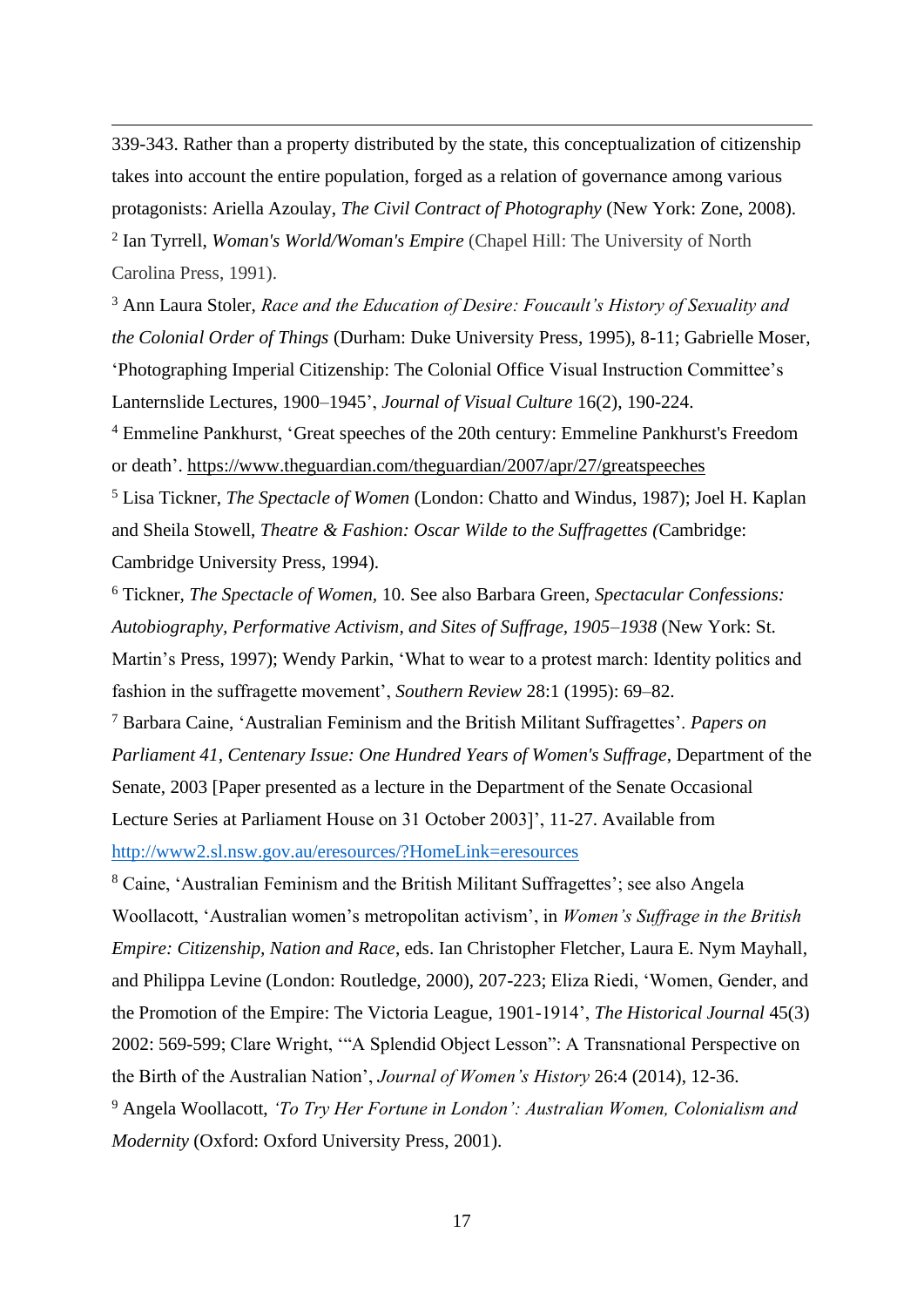<sup>10</sup> Ana Stevenson, 'Imagining Women's Suffrage: Frontier Landscapes and the Transnational Print Culture Networks of Australia, New Zealand, and the United States'. *Pacific Historical Review* 87:3 (in press 2018).

<sup>11</sup> But see for the United States Catherine H. Palczewski, 'The 1919 Prison Special: Constituting white women's Citizenship'. *Quarterly Journal of Speech* 102: 2 (2016), 107– 132.

<sup>12</sup> Robert Dixon, *Photography, Early Cinema and Colonial Modernity: Frank Hurley's Synchronized Lecture Entertainments* (London: Anthem Press, 2013).

<sup>13</sup> Jill Julius Matthews, *Dance Hall & Picture Palace: Sydney's Romance with Modernity* (Sydney: Currency Press*,* 2005).

<sup>14</sup> Deborah Poole, *Vision, Race and Modernity: A Visual Economy of the Andean Image World* (Princeton, New Jersey: Princeton University Press, 1997).

<sup>15</sup> Elizabeth Hartrick, *The Magic Lantern in Colonial Australia and New Zealand* (Melbourne: Australian Scholarly Publishing, 2017).

<sup>16</sup> Martyn Jolly, 'Soldiers of the Cross: Time Narrative and Affect' *Early Popular Visual Culture* 11:4 (2013), 293-311. Quotation, 307.

<sup>17</sup> Ludwig Vogl-Bienek and Richard Crangle, eds. *Screen Culture and the Social Question 1880-1914* (London: KINtop Studies in Early Cinema, John Libbey Publishing, 2014). <sup>18</sup> Ian Tyrrell, 'Ackermann, Jessie A. (1857–1951)', *Australian Dictionary of Biography* (Canberra: National Centre of Biography, Australian National University, 2005) http://adb.anu.edu.au/biography/ackermann-jessie-a-12764/text23023, accessed online 16 September 2018.

<sup>19</sup> Patricia Grimshaw, 'Settler Anxieties, Indigenous Peoples, and Women's Suffrage in the Colonies of Australia, New Zealand, and Hawai'i, 1888 to 1902', *Pacific Historical Review*  69: 4 (2000), 553-72. See also Pat Stretton and Christine Finnimore, 'Black Fellow Citizens: Aborigines and the Commonwealth Franchise', *Australian Historical Studies*, 25 (1993), 521-535.

<sup>20</sup> Patricia Grimshaw, 'Gender, citizenship and race in the woman's Christian temperance union of Australia, 1890 to the 1930s, *Australian Feminist Studies* 13:28 (1998), 199-214. <sup>21</sup> *Daily Telegraph*, Wednesday 9 March 1910, 16.

<sup>22</sup> *Yorke's Peninsula Advertiser*, Friday 2 August 1889, 3.

<sup>23</sup> *Express and Telegraph*, Monday 10 June 1889, 2.

 $24$  A vast literature has explored the mixed sensations evoked by this genre, as well as its domestic functions: see for example Lynda Nead *Victorian Babylon: People, Streets and*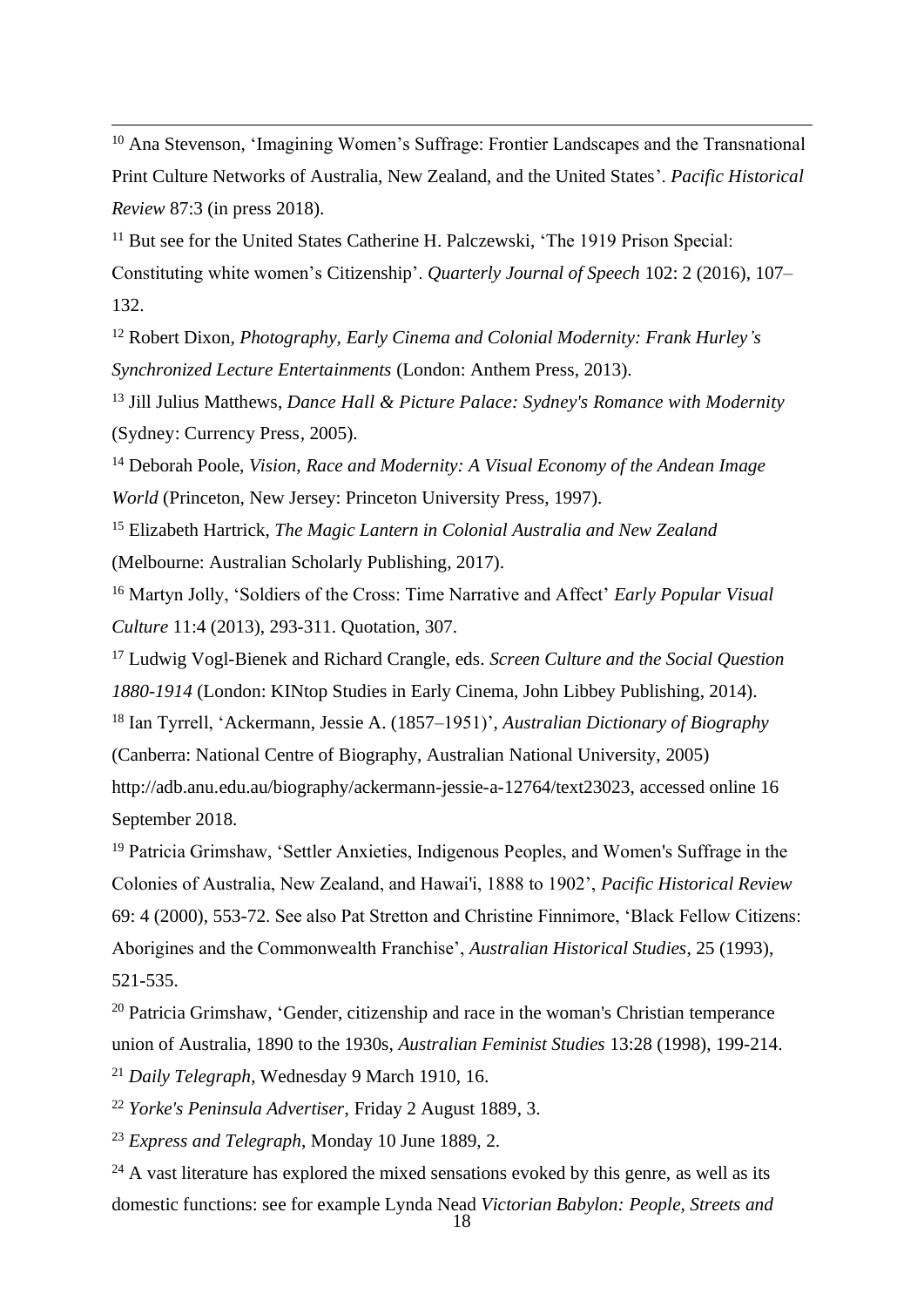*Images in Nineteenth-Century London* (New Haven: Yale University Press, 2000); Deborah Nord, *Walking the Victorian Streets: Women, Representation and the City* (Ithaca: Cornell UP, 1995); Judith Walkowitz, *City of Dreadful Night: Narratives of Sexual Danger in Late-Victorian London* (Chicago: University of Chicago Press, 1992); Seth Koven, *Slumming: Sexual and Social Politics in Victorian London* (Princeton: Princeton University Press, 2004). <sup>25</sup> *Yorke's Peninsula Advertiser*, Friday 2 August 1889, page 3

<sup>26</sup> Stoler, *Race and the Education of Desire*, 8-11.

<sup>27</sup> Marilyn Lake and Henry Reynolds, *Drawing the Global Colour Line: White Men's Countries and the Question of Racial Equality* (Cambridge: Cambridge University Press, 2008)*,* 4.

<sup>28</sup> Jeremy C. Martens, *Empire and Asian Migration: Sovereignty, Immigration Restriction and Protest in the British Settler Colonies, 1888–1907* (Perth:UWA Press, 2018).

<sup>29</sup> *Western Mail*, Saturday 6 August 1892, 14.

<sup>30</sup> *Western Mail*, Saturday 6 August 1892, page 14. In 1909 she was still using this format, for example in speaking to an audience of 350 at Perth's Claremont Old Men's Home, where she kept 'up a constant and vivid interest in all the interesting slides she had to show them … about those places that she had visited', including Japan, Korea, China, Siam, Burmah, India, Alaska, and Iceland, Jerusalem, Rome, the Sandwich Islands, New Zealand, and America, 'both North and South'. Not only were 'picked views of the various countries given, but photographs of the different peoples were presented, and amusing and interesting anecdotes were told about them, and the old men laughed and applauded repeatedly. In conclusion Miss Ackermann spoke of Western Australia, of the kind hospitality she had received, and of the splendid opportunities and possibilities that the country held.' *West Australian*, Monday 6 September 1909, 2

<sup>31</sup> *Inquirer and Commercial News*, Friday 21 September 1894, 17. By contrast, her view of Australian women in 1894 was that they were too idle, and not sufficiently 'home-trained' to be able to 'help themselves'.

<sup>32</sup> Jessie Ackermann, *Australia from a Woman's Point of View* (London, NY, Toronto and Melbourne: Cassell and Co.1913), 135-06. She described the compact organisation of the missioner's caravan, noting that 'He must give as much of the outside world as possible, so he stores away a lantern and trappings, [and] a phonograph'. p. 138.

<sup>33</sup> Patricia Grimshaw, 'Ackermann, Jessie (1857-1951)', The Encyclopedia of Women and Leadership in Twentieth-Century Australia.

<http://www.womenaustralia.info/leaders/biogs/WLE0598b.htm>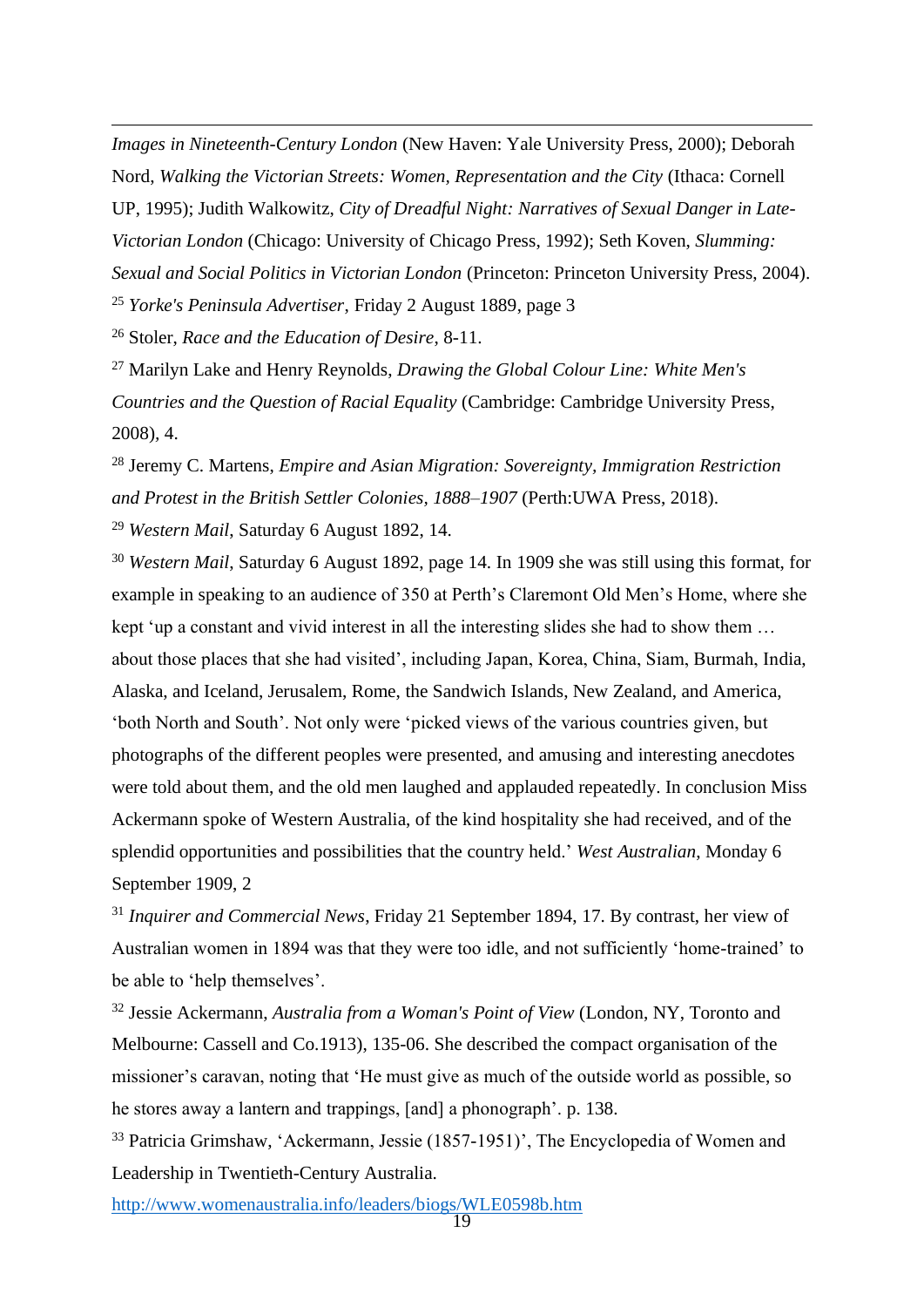<sup>34</sup> Ackermann, *Australia from a Woman's Point of View,* vii.

<sup>35</sup> Ackermann, *Australia from a Woman's Point of View*, vii.

<sup>36</sup> Patricia Grimshaw's otherwise excellent and comprehensive analysis erroneously states that Ackermann's sole reference to Aborigines was made 'obliquely' in referring to the supposed liking of Chinese Australians for opium, and their bad influence upon 'the sons and daughters of this land': Patricia Grimshaw, 'Gender, Citizenship and Race in the Woman's Christian Temperance Union of Australia, 1890 to the 1930s', *Australian Feminist Studies* 13: 28 (1998), 199–214; Ackermann, *Australia from a Woman's Point of View* titled 'Romances of Christian Enterprises'pp. 115-12.

<sup>37</sup> Ackermann, *Australia from a Woman's Point of View*, 115-6.

<sup>38</sup> Jane Lydon, *Photography, Humanitarianism, Empire, London*: (London: Bloomsbury, 2016).

<sup>39</sup> Ackermann, *Australia from a Woman's Point of View,* 120.

<sup>40</sup> Jessie Ackermann, *The World Through a Woman's Eyes (*Chicago, 1896 [self-published]). For analysis of Carlisle Indian Industrial School's assimilationist tactics see Molly Campbell, 'Kill the Indian, and Save the Man': Examining the Assimilation Tactics Used Against Native Americans by the United States Government Through the Implementation of Boarding Schools, (2018). Senior Independent Study Theses. Paper 8157.

<https://openworks.wooster.edu/independentstudy/8157> ; Jacqueline Fear-Segal and Susan D. Rose, *Carlisle Indian Industrial School: Indigenous Histories, Memories*, *and Reclamations* (University of Nebraska-Lincoln, 2016).

<sup>41</sup> Moser, 'Photographing Imperial Citizenship'.

<sup>42</sup> See for example Sara Mills, *Discourses of Difference: An Analysis of Women's Travel Writing* (London and New York: Routledge, 1992); Mary Louise Pratt, *Imperial Eyes: Travel Writing and Transculturation* (London and New York: Routledge, 1992).

<sup>43</sup> Parkin, 'What to wear to a protest march', 69–82.

<sup>44</sup> Marion Arnold and Marsha Meskimmon, eds., *Home/Land: Women, citizenship, photographies*, (Liverpool: Liverpool University Press, 2016).

<sup>45</sup> As Woollacott notes, white feminists' enjoyment of their new-found mobility at this time contrasted with Indigenous women's inability to do so. Woollacott,

<sup>46</sup> Ann Curthoys and Jessie Mitchell have recently argued that Western Australia provides a distinctive example in Australian history because the British government retained direct control there until 1890, whereas the other colonies had gained self-governing constitutions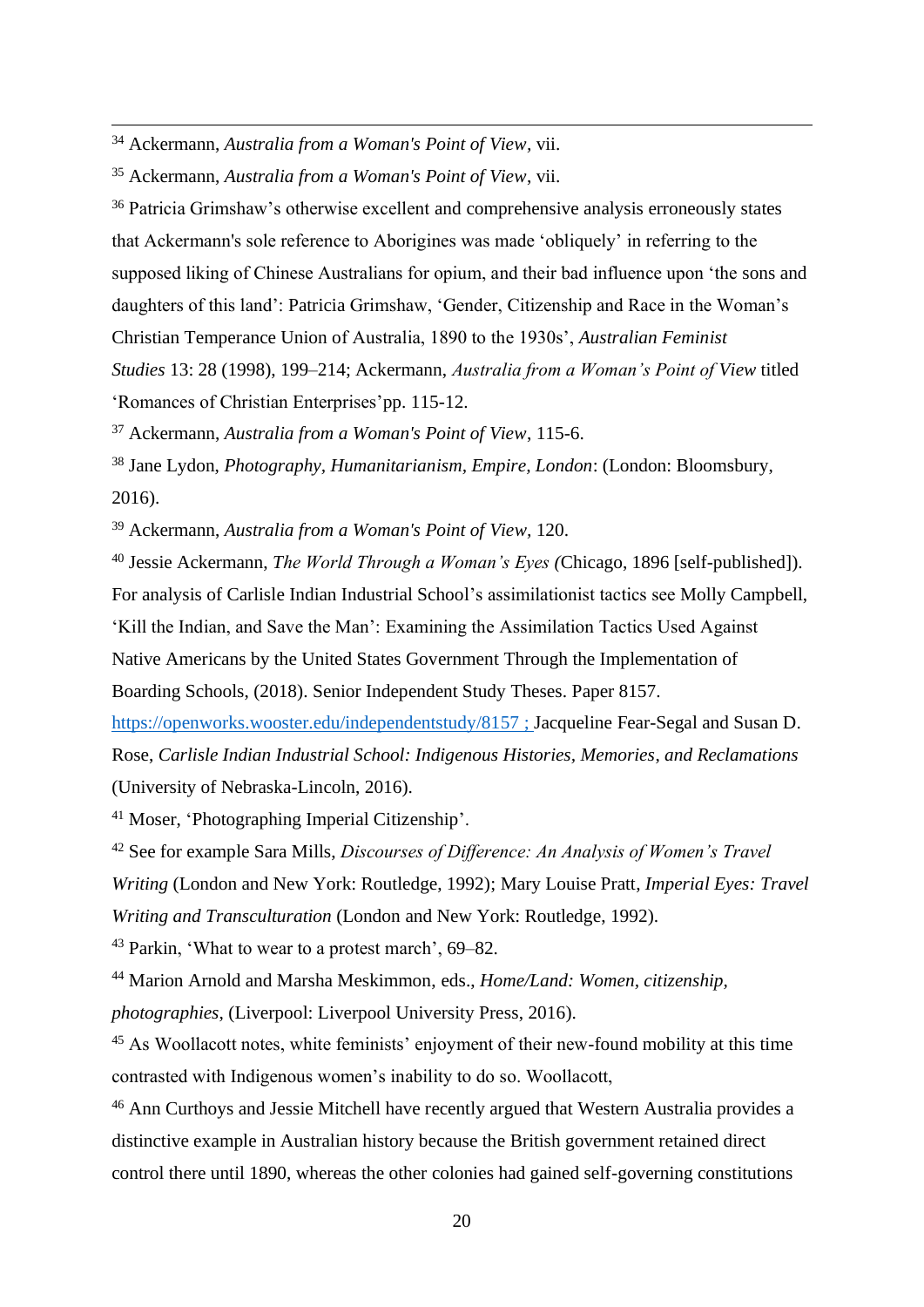in the 1850s. Ann Curthoys and Jessie Mitchell, *Taking Liberty*: (Cambridge University Press, 2018).

<sup>47</sup> Patricia Grimshaw and Katherine Ellinghaus, 'White Women, Aboriginal Women and the Vote in Western Australia', *Studies in Western Australian History*, (1999), 5.

<sup>48</sup> Katherine Ellinghaus, '"Absorbing the 'Aboriginal problem": controlling interracial marriage in Australia in the late 19<sup>th</sup> and early 20th centuries', *Aboriginal History* 27 (2003), 183-207; Andrew Markus *Australian Race Relations 1788 – 1993* (Sydney: Allen & Unwin, 1994), 110–54.

<sup>49</sup> Pat Stretton and Christine Finnimore, 'Black Fellow Citizens: Aborigines and the Commonwealth Franchise', *Australian Historical Studies*, 25 (1993), 521-535; Grimshaw, 'Settler Anxieties, Indigenous Peoples, and Women's Suffrage', 553-72.

<sup>50</sup> John Chesterman and Brian Galligan, *Citizens Without Rights: Aborigines and Australian Citizenship* (Cambridge: Cambridge University Press, 1997), 90-91.

<sup>51</sup> Brian Galligan and John Chesterman, eds., *Defining Australian Citizenship: Selected Documents* (Melbourne: Melbourne University Press, 1995).

<sup>52</sup> Russell McGregor, Indifferent Inclusion: Aboriginal People and the Australian Nation (Canberra: Aboriginal Studes Press, 2011), xxiii; see also Clare Wright, *You Daughters of Freedom: The Australians Who Won the Vote and Inspired the World* (Melbourne: Text Publishing, 2018).

<sup>53</sup> Susan Magarey, *Passions of the First Wave Feminists* (Sydney: UNSW Press, 2001), 8. See also Stretton and Finnimore, 'Black Fellow Citizens', 521-535; Grimshaw, 'Settler Anxieties, Indigenous Peoples, and Women's Suffrage'.

<sup>54</sup> Helen Irving, *To Constitute a Nation: A Cultural History of Australia's Constitution* (Cambridge University Press, 1997).

<sup>55</sup> Angus Fletcher, ['Willa Cather and the upside-down politics of feminist](https://muse.jhu.edu/article/520038/summary) Darwinism', *Frontiers: A Journal of Women Stu*dies, 34: 2 (2013), 114-133; Angélique Richardson, *Love and Eugenics in the Late Nineteenth Century: Rational Reproduction and the New Woman*  (Oxford: Oxford University Press, 2008); Kimberly A. Hamlin, *From Eve to evolution: Darwin, Science, and Women's Rights in Gilded Age America* (Chicago: University of Chicago Press, 2014).

<sup>56</sup> Erin Mclaughlin-Jenkins, 'Annie Kenney on Evolution, Freedom, and Fellowship', *Victorian Review*, 41: 2, (2015), 39-44.

<sup>57</sup> Francis Galton, *Inquiries into Human Faculty and its Development* (London: Macmillan, 1883), 24-5.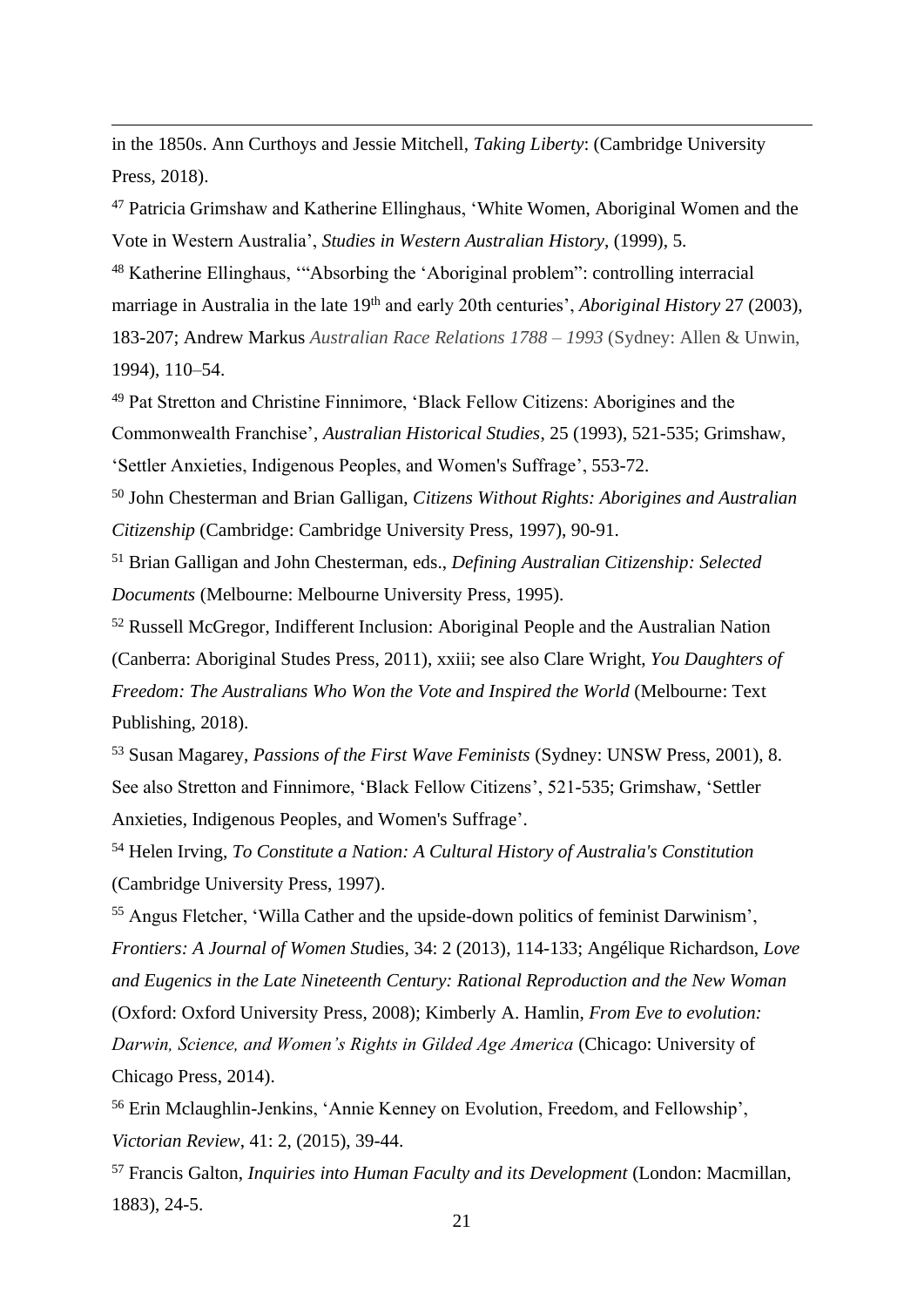<sup>58</sup> Diane B. Paul, 'Eugenics and the Left', *Journal of the History of Ideas*, 45 (1984), 567-89. <sup>59</sup> Jane Carey, 'Utopian Visions of Evolution and Race in Feminist Fiction and Activism: Some Preliminary Reflections on Catherine Spence, Henrietta Dugdale and Other Late Nineteenth-Century Australian Writers', *Lilith: A Feminist History Journal*, 17/18 (2012), 68-88. See also Magarey, *Passions,* 79-80; Susan Magarey, 'Dreams and Desires: Four 1970s Feminist Visions of Utopia', *Australian Feminist Studies* 22: 53 (2007), 325-6; Susan Sheridan, *Along the Faultlines: Sex, Race and Nation in Australian Women's Writing 1880s-1930s* (Sydney: Allen & Unwin, 1995), 113.

<sup>60</sup> Roberta Jull, *Heredity and Environment*, Paper read at the Karrakatta Women's Club by a Medical Practitioner. Printed by Request of the Club. (Perth: Upham & Edwards, City Printing: 1899), 3, 5. Cited in Carey, 'Utopian Visions'. See also Jane Carey, 'Women's Objective—A Perfect Race: Whiteness, Eugenics and the Articulation of Race', in *Re-Orienting Whiteness: Transnational Perspectives on the History of an Identity*, Leigh Boucher, Jane Carey and Katherine Ellinghaus, eds., (New York: Palgrave, 2009), 183- 198; Richardson, *Love and Eugenics*; Alison Bashford and Philippa Levine, eds, *The Oxford Handbook of the History of Eugenics*, (Oxford: Oxford University Press, 2010); and for following decades see also Ann Curthoys, 'Eugenics, Feminism and Birth Control: The Case of Marion Piddington', *Hecate* 15, no. 1 (1989): 73–8.

<sup>61</sup> Caroline Cahm, *Kropotkin and the Rise of Revolutionary Anarchism 1872–1886*  (Cambridge: Cambridge University Press, 1989); Brian Morris, *Kropotkin: The Politics of Community* (Amherst, NY: Prometheus Books, 2004).

<sup>62</sup> Marion Holmes 'Concerning Muriel Matters', *The Vote*, 19 February 1910.

<sup>63</sup> Fayette Gosse, 'Matters, Muriel Lilah (1877–1969), *Australian Dictionary of Biography*, (Canberra: National Centre of Biography, Australian National University, 1986) http://adb.anu.edu.au/biography/matters-muriel-lilah-7522/text13121, accessed online 19 September 2018. For a recent biography see Robert Wainwright, *Miss Muriel Matters* (Sydney: Australian Broadcasting Commission, 2017). The Adelaide-based *Muriel Matters Society* actively researches, commemorates and promotes the memory of Matters and her work: [https://murielmatterssociety.com.au](https://murielmatterssociety.com.au/)

- <sup>64</sup> *Women's Franchise*, March 19, 1908.
- <sup>65</sup> *The Daily News*, 18 May 1910.
- <sup>66</sup> *The Advertiser*, 6 June 1910.
- <sup>67</sup> *The Advertiser,* 13 June 1910.
- <sup>68</sup> *The Advertiser*, 1 August 1910, p. 9.